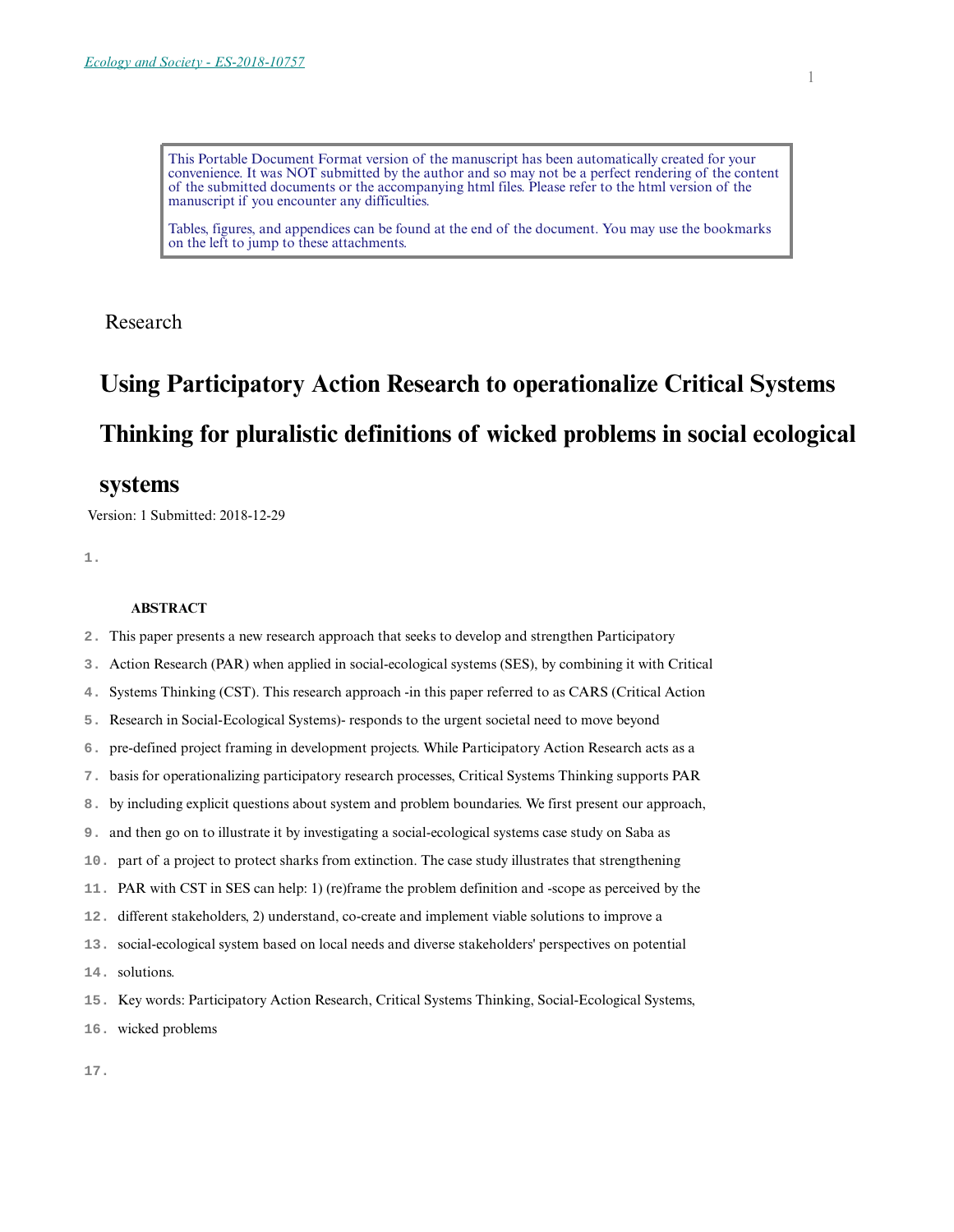#### **INTRODUCTION**

- **18.** Social-ecological systems (SES) involve multiple stakeholders with widely diverse interests and
- **19.** perspectives on problems and solutions; therewith, each of them has an incomplete understanding of
- **20.** system-functioning as a whole. As a result, problem and solution definitions are often diverse and
- **21.** unclear, and the fulfillment of one interest may cause challenges for other stakeholders. At the
- **22.** same time, many NGOs and government interventions engage with SES challenges using pre-existing
- **23.** problem framings (Cuppen 2012), while aiming to avoid or resolve conflict (Cuppen 2012, van
- **24.** Laerhoven and Andersson 2013) and to convince other parties of the validity of the organizing
- **25.** actor's perspective on problems and solutions (Eelderink et al. 2010). This poses a challenge,
- **26.** because such pre-existing problem framing may miss important underlying or contextual challenges
- **27.** that should be of primary concern to the ones exploring interventions to solve the problem.
- **28.** Moreover, failure to explore and embrace the diversity of perspectives may hinder proper
- **29.** communication between stakeholders, and may lead to unproductive conflicts where stakeholders are
- **30.** prone to stick to their own perspectives (van Eeten, M. 1999, Cuppen 2012, Watkins et al. 2018).
- **31.** Therefore, when a tightly predefined problem framing, objectives and project boundaries are
- **32.** developed without understanding the systemic challenges and opportunities and their
- **33.** interrelatedness, project failure often follows, especially when they concern wicked, messy or
- **34.** unstructured problems within social-ecological systems (Cuppen 2012, Midgley 2016, Helfgott 2017,
- **35.** Watkins et al. 2018). To avoid such limiting predefinitions and move towards improving social
- **36.** ecological systems with all involved actors, approaches are needed that: 1) are conscious of how
- **37.** social-ecological systems are being framed by its different users, and 2) operationalize the
- **38.** development of such systems' understanding and potential solutions in an inclusive, participatory
- **39.** manner. As Ostrom (2009) puts it, describing one of her second tier variables of a SES (U7:
- **40.** knowledge of SES/mental models): "When users [of a social-ecological system] share common knowledge
- **41.** of relevant SES attributes, how their actions affect each other, and rules used in other SESs, they
- **42.** will perceive lower costs of organizing." In addition, Helfgott (2018) has advocated moving from
- **43.** problem-based to strength-based approaches, building upon community strengths focused on 'empowering
- **44.** communities to foster positive change from within'.
- **45.** In this paper, we offer an inclusive, open and reflexive approach to identifying problems and
- **46.** solutions in a social-ecological system and to co-creating Community Action Plans (CAPs) to improve
- **47.** such SES. While Helfgott (2018)'s work departed from systems thinking, we start from Participatory
- **48.** Action Research (PAR) a strong tradition of research that focuses on the full integration of and
- **49.** iteration between action and research (e.g. Stringer 2014, Migchelbrink 2018). We seek to strengthen
- **50.** the ability of PAR to engage with the definition of systems, problems and solutions within complex
- **51.** social-ecological systems. This is done by integrating Critical Systems Thinking (CST) into PAR -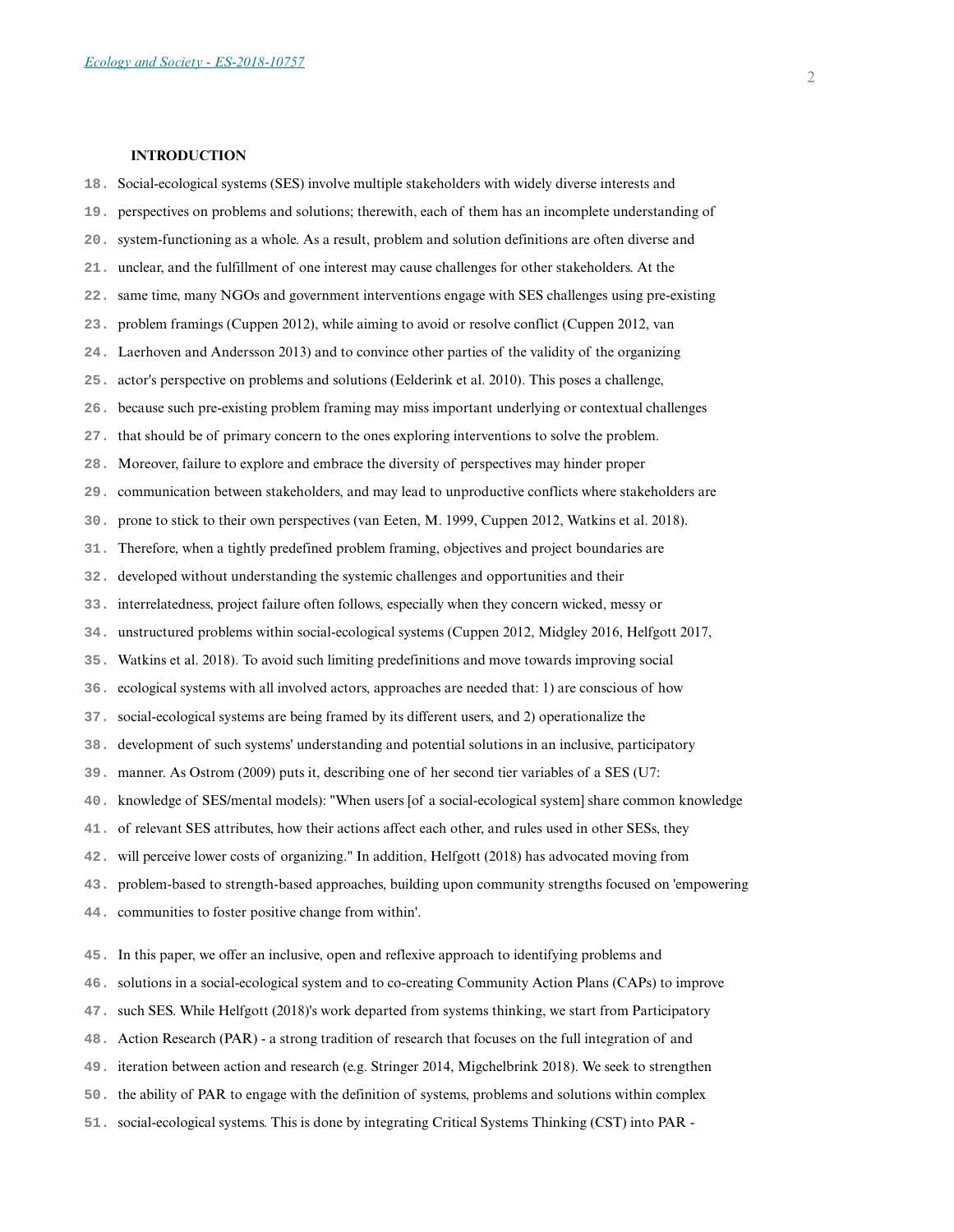**52.** because CST poses explicit questions about system and problem boundaries that can be integrated into

- **53.** PAR processes. We will first develop this combined approach conceptually and outline its benefits.
- **54.** We then apply this approach to a case study on Saba Island in 2016 for a project from a Dutch nature
- **55.** organization, which was originally framed as 'saving sharks from extinction'. We draw lessons on the
- **56.** implementation of CST-empowered Participatory Action Research. We end by proposing avenues for
- **57.** future research based on our findings.

**58.** 

#### **THE DANGERS OF PRE-FRAMED DEVELOPMENT INTERVENTIONS**

**59.** Over the past few decades, numerous development projects have failed to meet the needs and **60.** priorities of local beneficiaries, often related to a limited understanding of the local **61.** social-ecological system (e.g. Sirolli, 1998, Douthwaite 2017, Watkins 2018). Although there are **62.** many additional reasons for the failure of such development projects, one major pitfall is that **63.** local NGOs' dependence on financial assistance from donors makes them prone to stick with tightly **64.** pre-defined development goals of their donors, leaving them with no space to adapt development **65.** projects to the local needs and the social-ecological and -cultural context in which the project is **66.** to be implemented (Amutabi 2006, Risal 2014). This problem is often combined with a limited **67.** understanding of the social-ecological system -including social-cultural, economic, biophysical, **68.** power dimensions and other factors- in which the project is embedded, which often results in a **69.** mismatch between the services provided by the NGO and the beneficiaries' needs and priorities **70.** (Amutabi 2006, Risal 2014). These challenges seem to indicate that a lack of an open, reflexive **71.** systems perspective -i.e. understanding the local social-cultural and social-ecological context-**72.** could lead to project failure and/or unintended negative consequences (e.g. Wilson 2017).

**73.** 

#### **INTEGRATING SYSTEMS FRAMING IN PARTICIPATORY ACTION RESEARCH**

**74.** To help overcome the issue of limiting problem framings leading to the failure of development

- **75.** projects, we propose to strengthen the ability of Participatory Action Research to engage
- **76.** specifically with systems framing in social-ecological systems by combining PAR with Critical
- **77.** Systems Thinking (CST). In this approach, PAR, a research tradition that already focuses on shared
- **78.** understanding and problem solving through collaborative action (e.g. Stringer 2014, Migchelbrink
- **79.** 2018), is empowered by integrating more robust systems framing questions distillated from CST. Here,
- **80.** we characterize social-ecological systems as the type of systems where CST-enabled participatory
- **81.** action research offers unique benefits, and then go on to discuss PAR and CST as building blocks for
- **82.** our combined approach.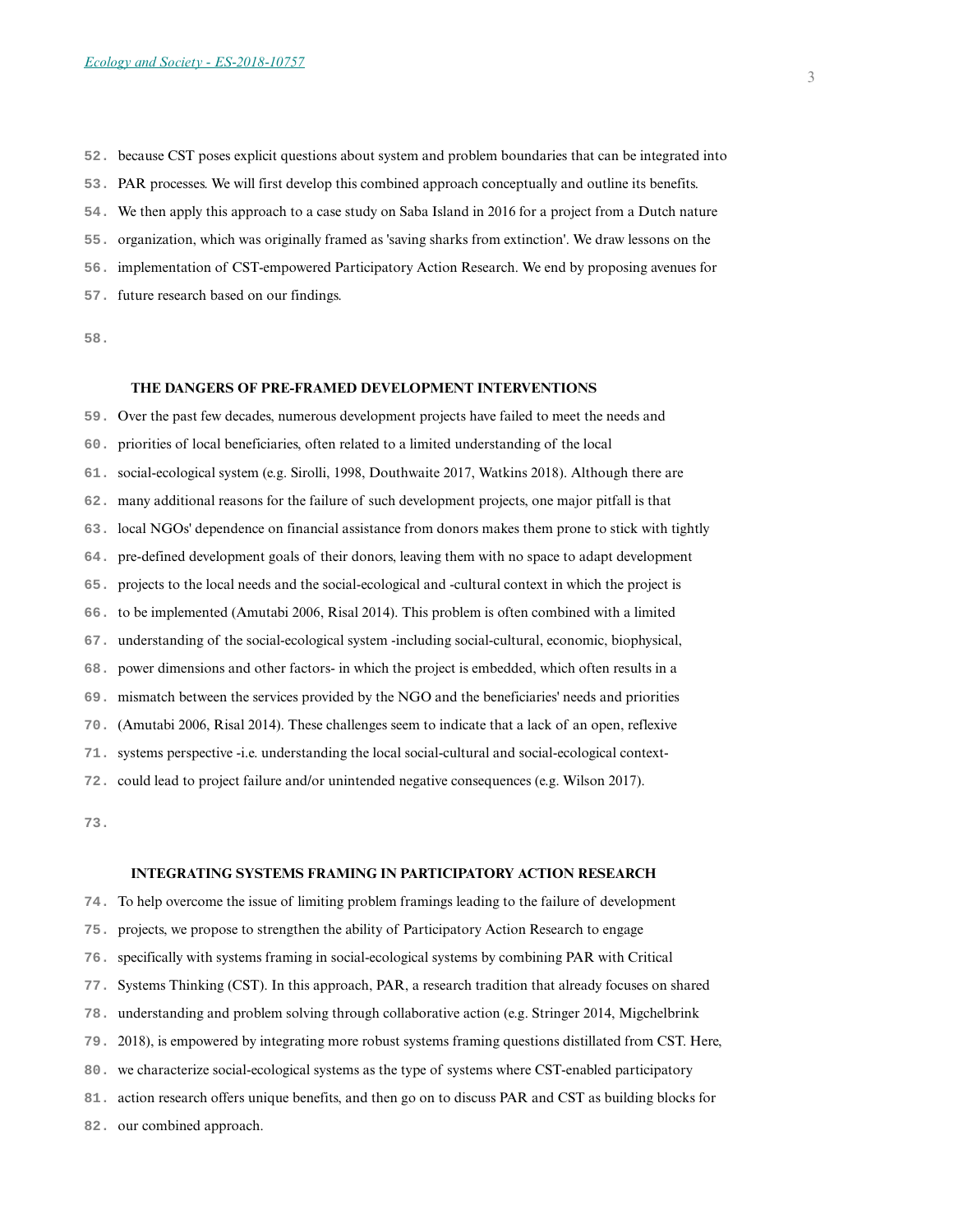#### **83. Social Ecological Systems**

- **84.** In systems where human wellbeing is tightly linked to the natural environment, a systems perspective
- **85.** is crucial to engage with the dynamic, complex, and cross-scale challenges that characterize such
- **86.** systems (Apgar et al. 2017*b*). The social-ecological systems (SES) framework (Ostrom 2007) serves as
- **87.** an analytical tool to study and fully appreciate system dynamics in coupled human-nature systems. It
- **88.** recognizes system *components* -i.e. resource systems, resource units, actors, and governance systems,
- **89.** *interactions* that take place in so-called 'focal action situations', and *outcomes* and *feedback* that
- **90.** result from these interactions. Social-ecological systems research sees human and natural systems as
- **91.** fundamentally integrated, and studies the resilience of such integrated systems, aiming to
- **92.** understand non-linear dynamics across multiple system levels, scales and dimensions (Cash 2006,
- **93.** Folke et al. 2010, Vervoort et al. 2012). However, social-ecological systems research does not
- **94.** inherently foster the development of a stakeholder-driven, reflexive systems framing, nor the
- **95.** implementation of well-fitted solutions to improve a social ecological system for humans and nature.

#### **96. Participatory Action Research in social-ecological systems**

- **97.** Participatory Action Research (PAR) offers many benefits for attempts to overcome the pre-framing of
- **98.** development problems by single organizations such as funders or policy makers. PAR is an
- **99.** action-based research method, which fosters reflection and collective social learning (Pahl-Wostl
- **100.** and Hare 2004, Apgar et al. 2017a,b), equity among different stakeholders (Apgar et al. 2017b),
- **101.** empowerment of the disempowered and community-based action (e.g. Stringer 2014). Worldwide, numerous
- **102.** PAR projects are conducted in many different arenas; characterized as strength- and values-based,
- **103.** action oriented and participatory (Apgar et al. 2017a). Rather than delivering a research report as
- **104.** an end product or -on the other side of the spectrum- implementing development programs without
- **105.** prior research on the problem context and opportunities for action, PAR uses research results as a
- **106.** means to trigger community action and vice versa: action to trigger research and reflection. Through
- **107.** co-researching the problem context and potential solutions with stakeholders and sharing its results
- **108.** during the PAR process with them, PAR opens up space for stakeholders to 1) understand the entire
- **109.** system in which the problem is embedded -rather than their proximate problem context solely, 2)
- **110.** understand the problem context from the perspective of other stakeholders, triggering social
- **111.** learning, a cooperative mindset and innovation power and 3) co-create and implement a strategic plan
- **112.** based on stakeholder's intrinsic motivation and needs, which tackles the problem by improving the
- **113.** system in which the problem is embedded. Framing and co-researching the problem-context and
- **114.** community-assets (such as manpower, resources, past successes and existing initiatives) with the
- **115.** involved community brings the knowledge of different stakeholders together to help co-create the
- **116.** best fitting strategies among them. This strength based aspect of PAR is what Helfgott (2018)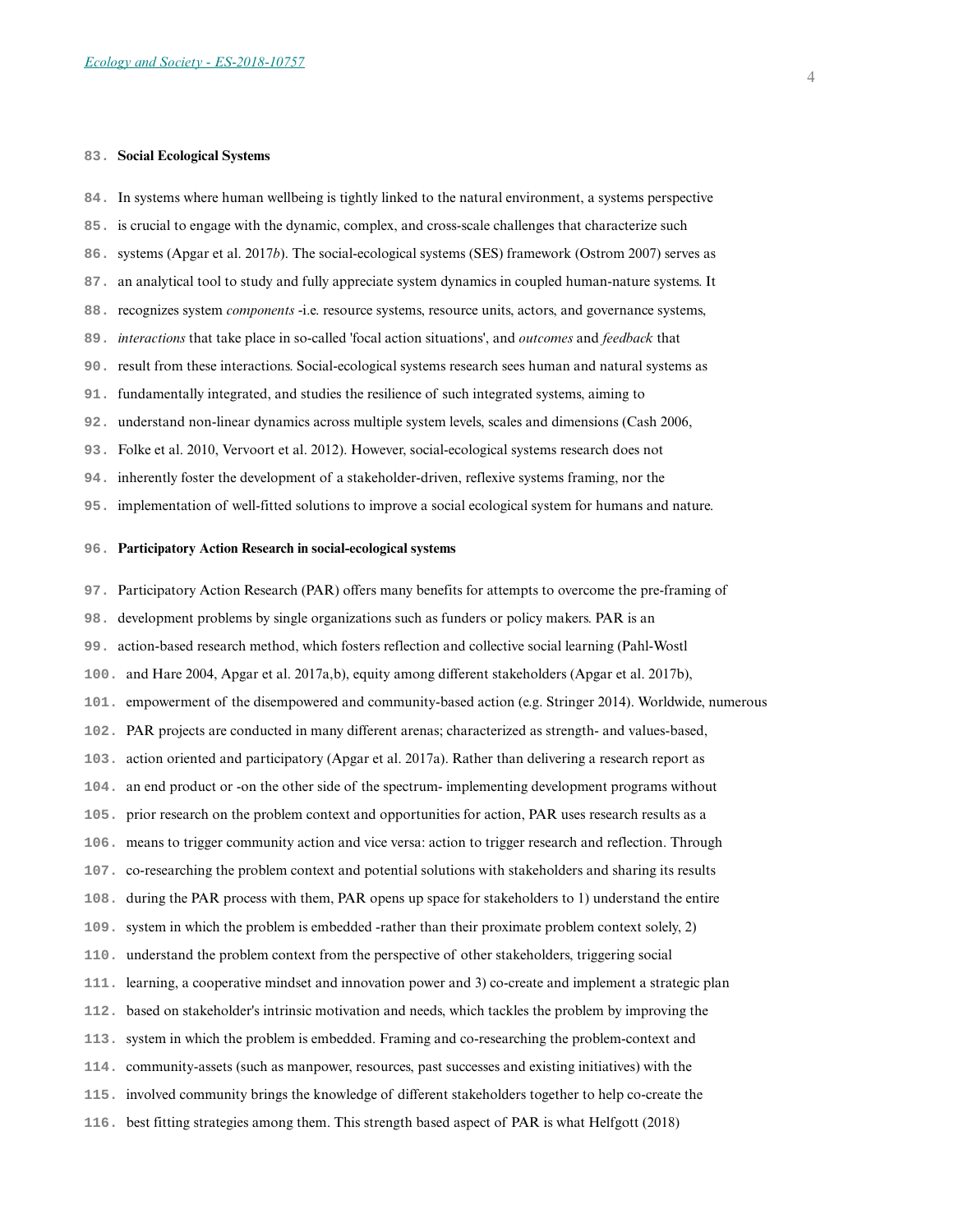- **117.** advocates for as the fuel for community empowerment. Moreover, this triggering of innovative power
- **118.** reaches beyond the creative capacity of each of the stakeholders solely. This way, PAR has the
- **119.** potential to unlock energy, willpower and a cooperative mindset among those involved in the process
- **120.** to bring positive change into the system, leading to results that often reach beyond previously set
- **121.** goals, as the co-designed initiatives reinforce each other and the system as whole improves
- **122.** respectively.
- **123.** Participatory Action Research has been researched as a suitable methodology to operationalize
- **124.** Social-Ecological Systems thinking. Using PAR in a SES context has been connected to the fostering
- **125.** of learning among stakeholders (Trimble and Lázaro, 2014), to capture and address complexity
- **126.** in science and society (Shirk et al. 2012) and to increase resilience (Ballard and Belsky, 2010).
- **127.** Case studies combining SES and PAR overall conclude that a PAR approach is a valuable tool for
- **128.** environmental learning (e.g. Ballard & Belsky 2010, Trimble & Lázaro 2014, Shirk et
- **129.** al 2012, Apgar et al 2017); however the extent to which learning can actually promote system change
- **130.** and greater resilience must also be understood in context, especially in terms of political
- **131.** realities (e.g. Ballard & Belsky 2010, Apgar et al 2017). PAR approaches often do not include
- **132.** specific questions tailored to the explicit definition of social-ecological systems and their
- **133.** associated challenges and opportunities. To empower PAR methodology in terms of system definition,
- **134.** we turn to Critical Systems thinking.

#### **135. Critical Systems Thinking in social-ecological systems**

- **136.** Elucidating multiple perspectives -and possibly conflicting views- on system- and subsequently
- **137.** problem boundaries has been argued to create mutual understanding between those holding varying
- **138.** perspectives (Midgley 2016) and encourage social learning among multiple stakeholders (Pahl-Wostl
- **139.** and Hare 2004, McCarthy et al. 2011, Cuppen 2012). In order to take a systemic approach to
- **140.** social-ecological systems challenges, yet critically reflect with stakeholders on the boundaries
- **141.** used to investigate them, the use of Critical Systems Thinking has been proposed by Midgley (2016).
- **142.** Critical Systems Thinking is an approach to scientific and practical inquiry which holds a primary
- **143.** commitment to a systemic approach and human emancipation, grounded in critical theory and
- **144.** emancipatory- and pragmatic philosophy (Raymaker 2016). CST as a theoretical perspective is widely
- **145.** accepted and applied in literature (e.g. Ulrich 1993, Mc Carthy et al 2011, Stephens 2013).
- **146.** Raymaker (2016) states that CST has challenged organizational leaders and researchers to attend to
- **147.** power and human emancipation (Flood 1990, Flood and Jackson 1991; Jackson 1990 as cited in Raymaker
- **148.** 2016). From this challenge, two CST informed methods have been developed: Ulrich's *Critical Systems*
- **149.** Heuristics (Ulrich 1993) and Midgley's *boundary critique* (Midgley 2001, Raymaker 2016). Both CST
- **150.** approaches challenge practitioners to critically reflect on their assumptions, to include those that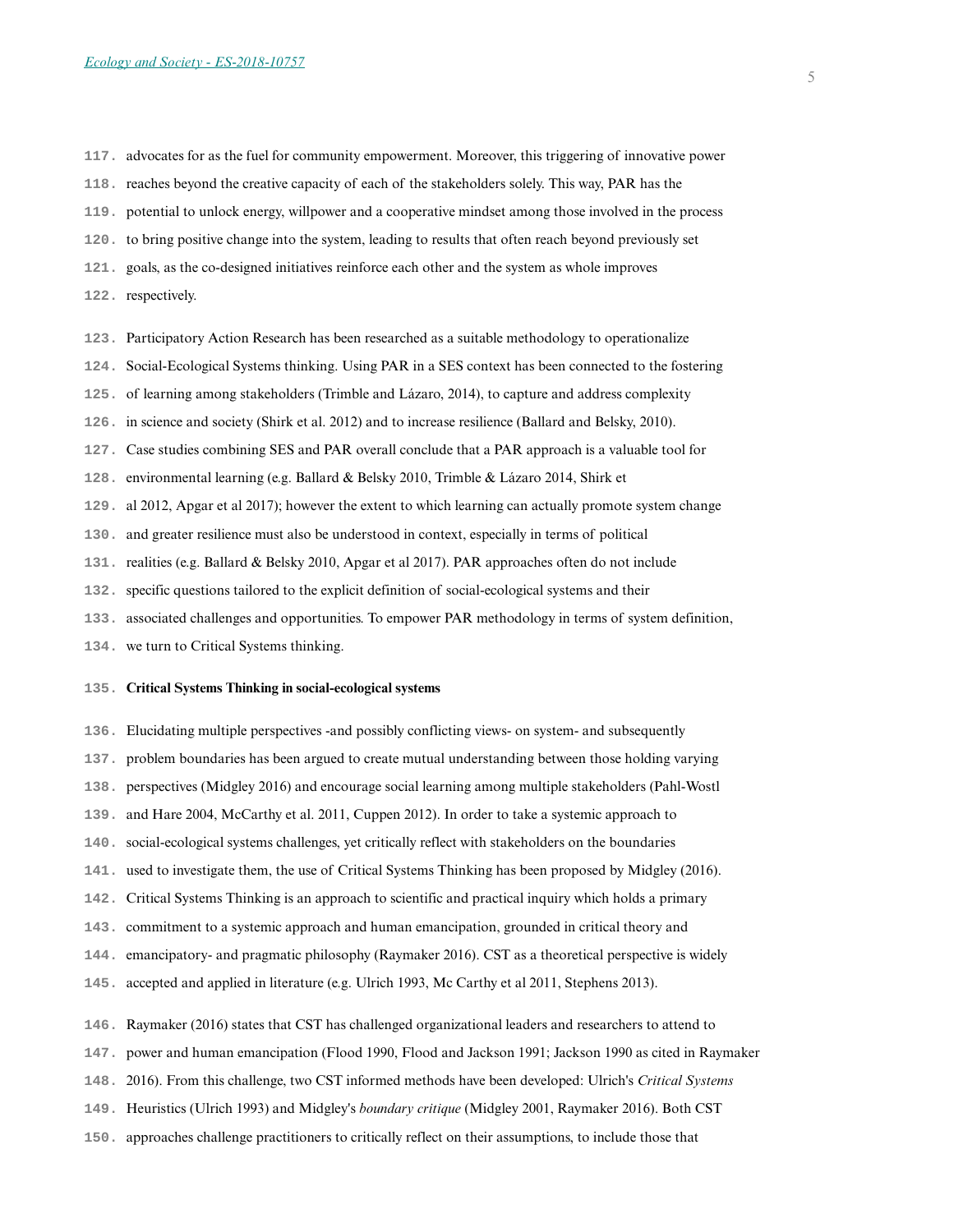**151.** are involved in as well as affected by the issue in the process and to determine the agenda based on **152.** local perspectives rather than top-down led agendas. While these CST approaches stimulate reflexive **153.** and participatory thinking, it seems to lack a methodological approach to operationalization of its **154.** outcomes (Midgley 2001, Raymaker 2016). This is where we propose to bring in Participatory Action **155.** Research.

**156.** Several studies have applied CST to social-ecological systems, concluding that the combination of

**157.** SES and CST helps defining boundaries of a problem context and rational planning within complex

**158.** social-ecological systems (e.g. Ulrich 1993, Mc Carthy et al. 2011, Midgley 2016). A key paper for

**159.** our purposes is Helfgott (2018) who combines the notion of resilience (strongly related to SES

**160.** research but also more widely applicable to complex systems) and CST and operationalizes it in a

**161.** context of stakeholder participation through Community Operations Research (COR). COR has some

**162.** relationships to PAR and the combination of resilience, CST and COR is therefore a highly relevant

**163.** point of comparison for this study.

#### **164. Combining PAR and CST in other fields**

**165.** Several studies conducted outside of the social-ecological systems domain already emphasize the

**166.** value of using PAR together with CST in enacting successful change in the interest of local

**167.** communities under conditions of uncertainty (e.g. McIntyre-Mills 2008, Stephens 2013, Ariyadasa and

**168.** McIntyre-Mills 2015). As such, PAR is used as a way to operationalize CST and to move from problem

**169.** analysis to intervention. Combined PAR-approaches with CST include Community Based Participatory

**170.** Research (CBPR) (Raymaker 2016), Research in Development (Douthwaite et al 2017) and Community

**171.** Operational Research (Midgley 2016). These approaches have in common that they acknowledge the need

**172.** to develop effective ways to manage inquiry in 'wicked problems', 'messy' areas (Raymaker 2016:409)

**173.** and intractable (Douthwaite et al 2017) or complex (Midgley 2016) problems. Both value human

- **174.** emancipation, systemic perspectives and complementarism on multiple levels. They start in a broader
- **175.** context wherein different stakeholders can find shared visions, leading to mutual understanding of

**176.** perspectives, greater motivation and ownership of the emerging agendas (e.g. Cuppen 2012, Apgar et

**177.** al. 2017*a*,*b*, Douthwaite et al 2017,). They complement each other in that CST *uncovers* complexity

**178.** while PAR approaches generate strategies for *engaging with* complexity (Raymaker 2016, Midgley 2016).

**179.** Concluding from this literature outside of social-ecological systems *and* the use of either PAR or

**180.** CST in social-ecological systems, it seems that the combination of CST and PAR offers great

**181.** potential to be used in solving complex issues within social ecological systems.

**182.** Summarizing the aforementioned review, we conclude that:

**.** Participatory Action Research has been recognized as a powerful approach to more inclusive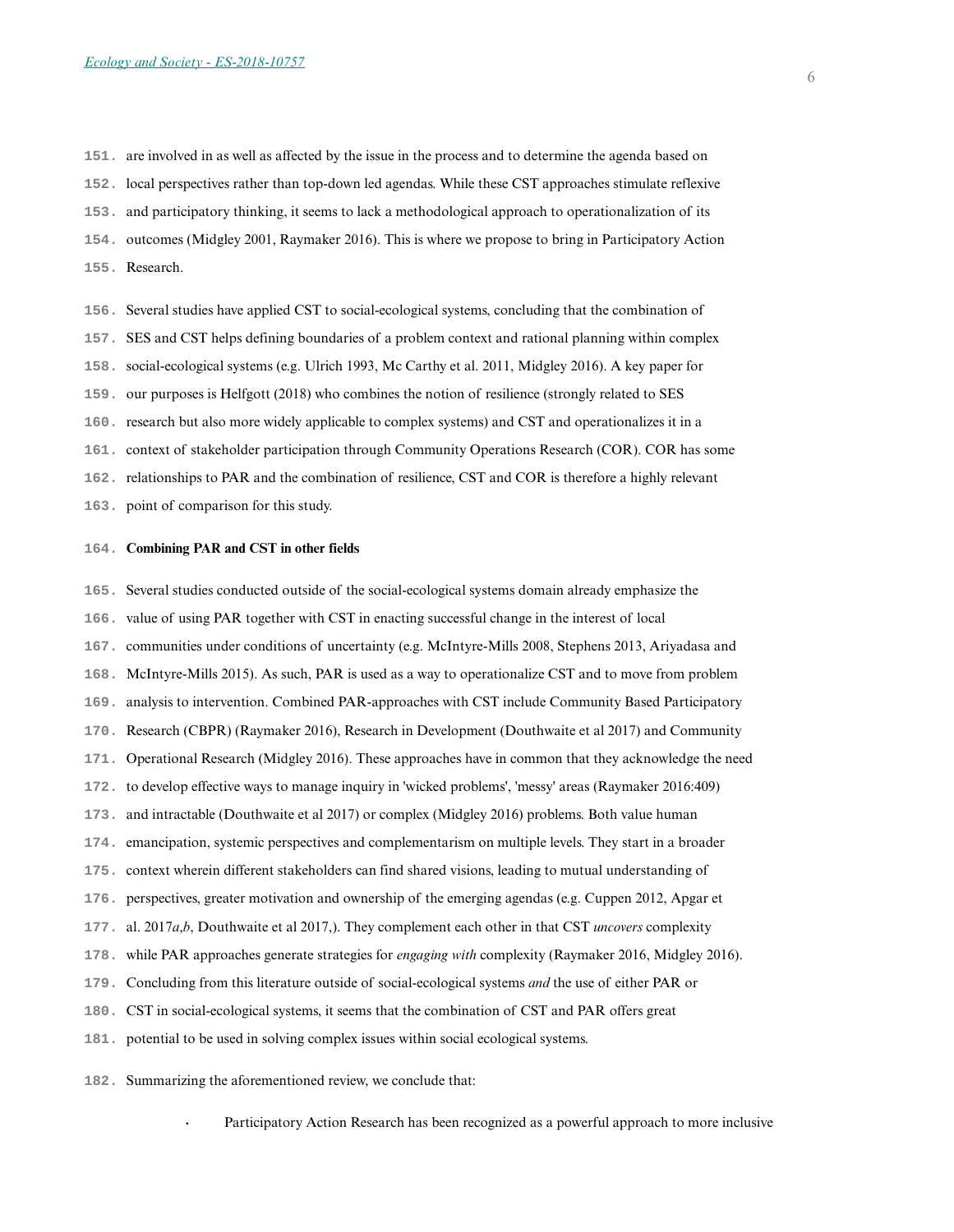engagement with Social-Ecological Systems challenges.

- **.** Critical Systems Thinking has been used to study Social-Ecological Systems problems in a more reflexive, participatory manner.
- **.** Participatory Action Research has been linked with Critical Systems Thinking as a way to follow systems understanding with intervention in fields outside of Social-Ecological Systems research.
- **183.** A logical next step, then, is to use CST and PAR together to tackle problem framing in
- **184.** social-ecological systems. We argue that the most productive way to do this is to integrate
- **185.** CST-based questions into existing PAR approaches to make the focus on systems definitions in PAR
- **186.** more explicit for all involved.

## 187. CARS: AN APPROACH TO COMMUNITY<sup>[1]</sup> PROBLEM SOLVING IN SOCIAL-ECOLOGICAL SYSTEMS

- **188.** Here, we present a cycle of iterative, reflexive stages that integrates CST into a PAR approach
- **189.** specific to social-ecological systems. We will refer to this integrated approach as CARS (Critical
- **190.** Action Research in Social-Ecological Systems) for the sake of brevity.
- **191. Stage 1. Orientation.** The practitioner[2] prepares the approach and build(s) rapport at location.
- **192.** This stage breaks up the limitations of theoretical reasoning and is the first step towards what
- **193.** Ulrich (1993) calls 'identifying the normative content', i.e**.** the value-laden premises and
- **194.** life-practical implications of the propositions it helps to find.
- **195.** *a. Preliminary PAR design*. An initial, preliminary PAR structure is outlined by the practitioner
- **196.** focusing on a broadly defined draft objective, main PAR question, sub-questions, stakeholders that
- **197.** should be involved, methodology and to be defined concepts to be revised with stakeholders at the
- **198.** *first checkpoint,* described below*.*
- **199.** *b. Rapport Building & Training*. Once at location, the practitioner introduces him/herself to the
- **200.** community, identifies co-researchers from diverse members/actor perspectives in the community and
- **201.** establishes a basic relationship with the community members. If applicable, local stakeholders will
- **202.** be trained in the chosen set of PAR-methods.
- **203.** *c. Multi-stakeholder system framing of the SES, using CST*. The CARS practitioner conducts informal
- **204.** interviews in order to frame the system in which problem definitions are embedded, based on
- **205.** different stakeholder perspectives, using 1) the principles of SES thinking as a basis for these
- **206.** interviews, using its four components (resource systems, resource units, actors, and governance
- **207.** systems) (Ostrom 2009); and 2) Critical Systems questions to help establish who should be involved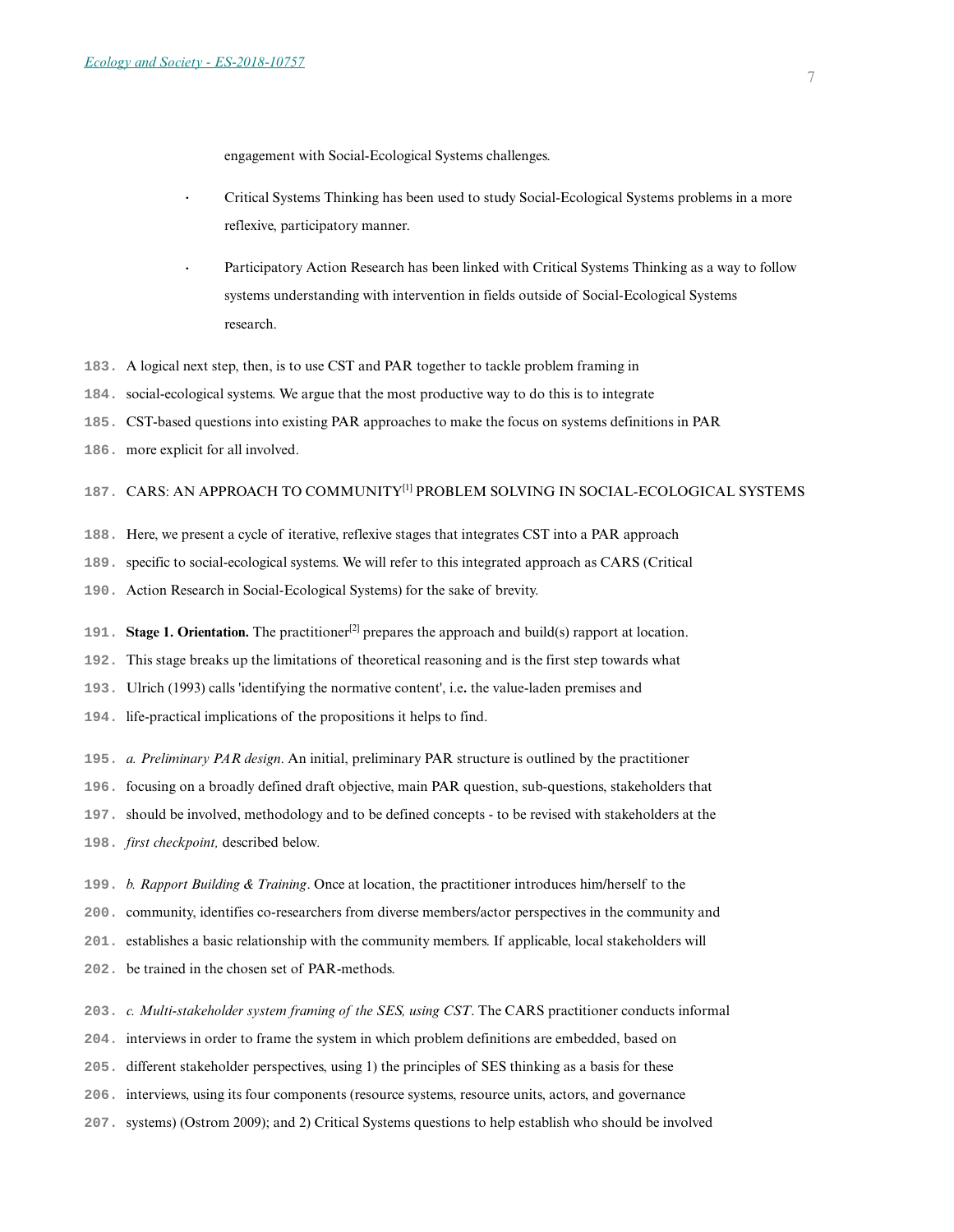**208.** and how the system should be bounded. A first set of critical systems questions (Ulrich, 1993) that **209.** help identify the four SES components are: 'Who is (ought to be) the client of the system (S) to be **210.** designed or improved, i.e., belong to the group of those whose purposes (interests and values) are **211.** served?' 'What is (ought to be) the purpose of S, as being measured not by the declared goals of the **212.** designers but by the design's actual or potential consequences?' 'Who is (ought to be) the decision **213.** maker, i.e., who has (should have) the power to define and to change S's measure of improvement?' **214.** 'Who is (ought to be) involved as planner or designer of S? Who belongs (ought to belong) to the **215.** witnesses representing the concerns of those affected by S but not involved in its design, including **216.** those who cannot speak for themselves because they are handicapped, unborn, or part of the nonhuman **217.** nature?' And 'what worldview actually underlies (ought to underly) the design of S? Is it the **218.** worldview of (some of) the involved or of (some of) the affected?' The answers to these questions **219.** help to refine the PAR-design based on the stakeholders first shared perspectives (stage 1d.) and **220.** form the basis of the system exploration phase.

**221.** d. *First Checkpoint: Community PAR-design*. This first system framing is reviewed with local

**222.** stakeholders and adaptations will be made to the preliminary PAR-design, which will then become the

**223.** operational community PAR-design.

**224. Stage 2. System Exploration.** The CARS practitioner explores the issue addressed in the PAR-design

**225.** and its context from the perspective of multiple stakeholders. Now that the system boundaries are

**226.** set, its content can be further explored.

**227.** *a. The Context.* The practitioner explores with local stakeholders the historical, social-cultural,

**228.** social-ecological and legal context of the issue, as well as its causal relations and power- and

**229.** social relations between stakeholders using the SES-framework (Ostrom, 2009).

**230.** *b. The Current- and Desired Situation.* Using the Critical Systems questions, the current situation

**231.** and the desired situation from the perspective of multiple stakeholders is mapped and compared,

**232.** thereby further defining the system boundaries where necessary. CST questions under stage 1c. will

**233.** be further explored, as well as the following questions (Ulrich 1993): 'What is (ought to be) S's

**234.** built-in measure of improvement, as judged by the trade-offs accepted in respect to conflicting

**235.** purposes?' 'What components (resources and constraints) of S are (ought to be) controlled by the

**236.** decision maker, that is, what conditions of successful planning and implementation of S are (should

**237.** be) under his control?' 'What resources and conditions are (ought to be) part of S's environment,

**238.** i.e., not controlled by the decision maker?' 'What kind of expertise is (ought to be) considered in

**239.** the design of S, i.e., who is (ought to be) considered an expert and what is (should be) his role?'

**240.** 'Who or what is (ought to be) assumed to be the guarantor of S, i.e., where do (should) the involved

**241.** seek some guarantee that the design will be implemented and will secure improvement?' 'To what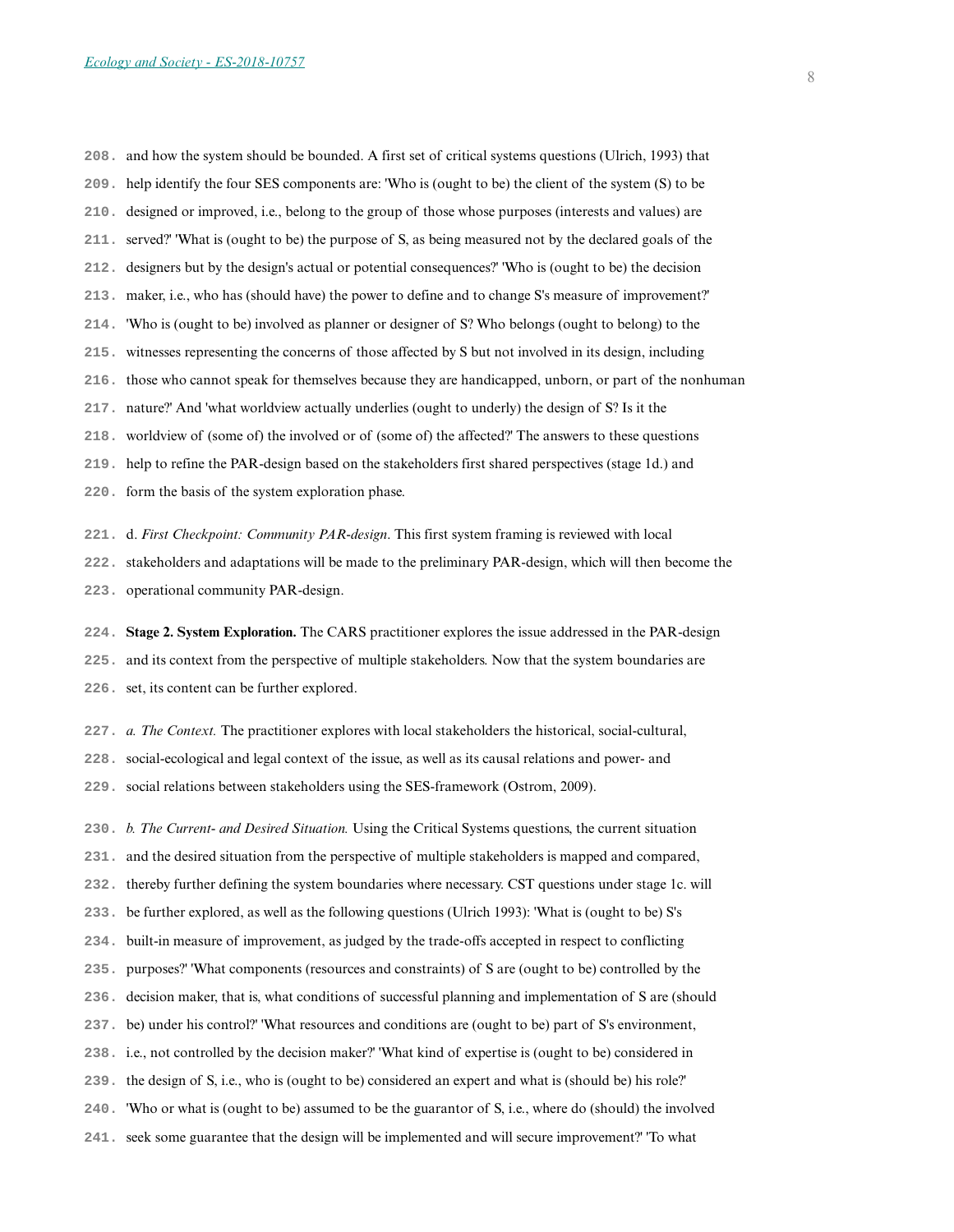- **242.** extent and in what way are the affected given (ought they be given) the chance of emancipation from
- **243.** the premises and promises of the involved? Are they (should they be) treated not only as means but
- **244.** also as "ends in themselves"?'
- **245.** *c. The 'Gap' and the 'Need'.* Based on the former comparison, the 'gap' between current and desired
- **246.** situation is substracted and turned into a common shared 'need'.
- **247.** *d. Motivations*. Values and intrinsic motivations of each stakeholder to reach their desired **248.** situation is identified.
- **249.** *e. Assets.* Strengths, opportunities and social capital of the community and involved institutions is
- **250.** identified, in order to explore how these can fulfill the requirements and overcome barriers for
- **251.** reaching the desired situation.
- **252.** *f. Analysis.* The practitioner analyzes the results of former stages and creates an appropriate
- **253.** overview of the findings to be shared with stakeholders in stage 3.
- **254. Stage 3. Insights Sharing & Solution Identification.** Based on insights from stage 2,
- **255.** stakeholders identify a solution that is mutually agreed upon.
- **256.** *a. Second Checkpoint:* Insights sharing. The CARS practitioner presents the overview of findings so
- **257.** far to the community and facilitates reflection. This facilitates knowledge co-creation and social
- **258.** learning among stakeholders: they learn about the social-ecological system researched, recognize
- **259.** their perspectives and get an understanding of other stakeholders' perspectives. Any missing
- **260.** information is added to the yet existing results.
- **261.** *b. Solution Identification.* Stakeholders connect the problem context, assets and the first solutions
- **262.** mentioned in order to identify a range of solutions to the issue(s) and to add concrete ideas or
- **263.** elements to those solutions.
- **264. Stage 4. Solution Co-creation.** Stakeholders co-create a concrete Community Action Plan (CAP).
- **265.** *a. Priority Ranking of Solutions.* Stakeholders rank identified solutions according to applicability
- **266.** and importance using insights from former stages and chose the most appropriate solution(s).
- **267.** *b. Third Checkpoint:* the practitioner checks with other actors whether prioritized solution(s) are
- **268.** ethical and legally appropriate.
- **269.** *c. Solution Co-creation.* The practitioner and local stakeholders set up a strategic Community Action
- **270.** Plan in which each stakeholder can contribute to the desired situation from their own intrinsic
- **271.** motivation and set a starting date of implementation.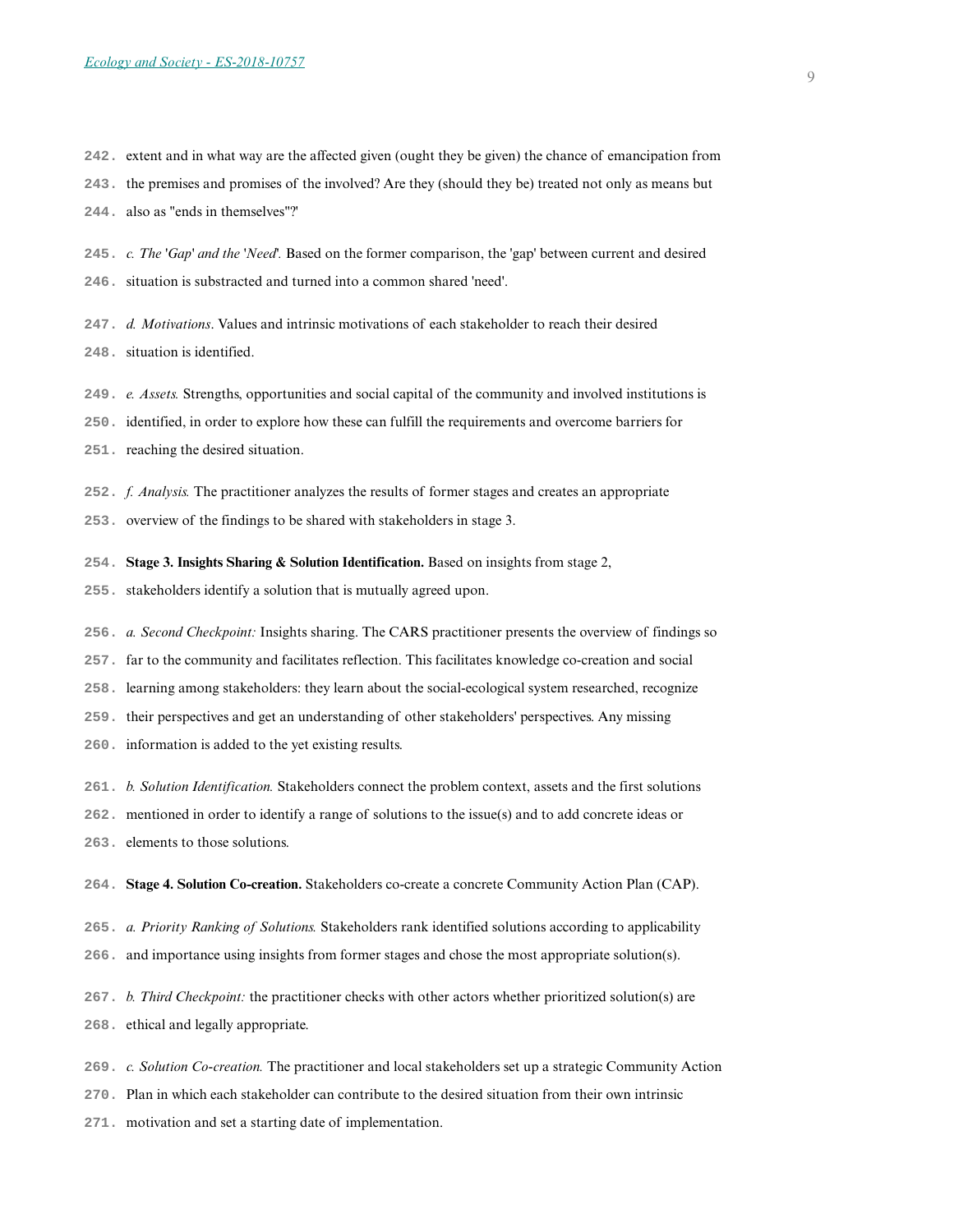- **272.** *d. Roles & Responsibilities.* For each activity of the CAP, roles and responsibilities are
- **273.** divided among stakeholders.
- **274. Stage 5. Formalization & Transferal**. The CAP is formally accepted by and handed over to its
- **275.** executors and other involved stakeholders.
- **276.** *a. Solution Formalization.* If required, the CAP is formally acknowledged and appointed by the local
- **277.** government and/or other institutions.
- **278.** *b. Celebration.* The kickoff of the CAP is celebrated as well as each of its (first) successes.
- **279.** *c. Implementation*. The activities of the CAP is executed by the appointed and responsible
- **280.** stakeholders at the by them determined date(s).
- **281. Stage 6. Monitoring.** During its execution, local stakeholders monitor and reflect on their CAP.
- **282.** *a. Activities Monitoring*. Local stakeholders keep track of their activities in terms of successes
- **283.** and challenges.
- **284.** *b. Fourth Checkpoint: reflection on activities.* The practitioner and stakeholders reflect on the
- **285.** outcome of the activities and determine strategies to tackle or bypass any challenges.
- **286.** *c. Adaptation.* Where necessary, local stakeholders adapt the CAP to increase project uptake and/or **287.** success.
- **288. Stage 7. Evaluation.** After (most) activities of the CAP are executed, stakeholders evaluate the
- **289.** outcomes of each activity and its impact on the social ecological system.
- **290.** *a. Fifth Checkpoint: reflection on outcomes.* Using PAR and/or other evaluation techniques, the
- **291.** practitioner and local stakeholders reflect on the CAP's outcomes.
- **292.** *b. Upscaling.* Based on stakeholders' perspectives on CAP outcomes, using PAR techniques, they
- **293.** identify new needs and ways to adapt or upscale the CAP where necessary and appropriate.
- **294.** Although the above is described as a seemingly linear process, it is in fact an iterative process
- **295.** where practitioners move back and forth between stages and sub-stages, where required, as the
- **296.** example in the next section will demonstrate.
- **297.**

## **TESTING THE CARS APPROACH: SABA CASE STUDY**

**298.** To illustrate the relevance and potential of the CARS approach, we present a 7-week case study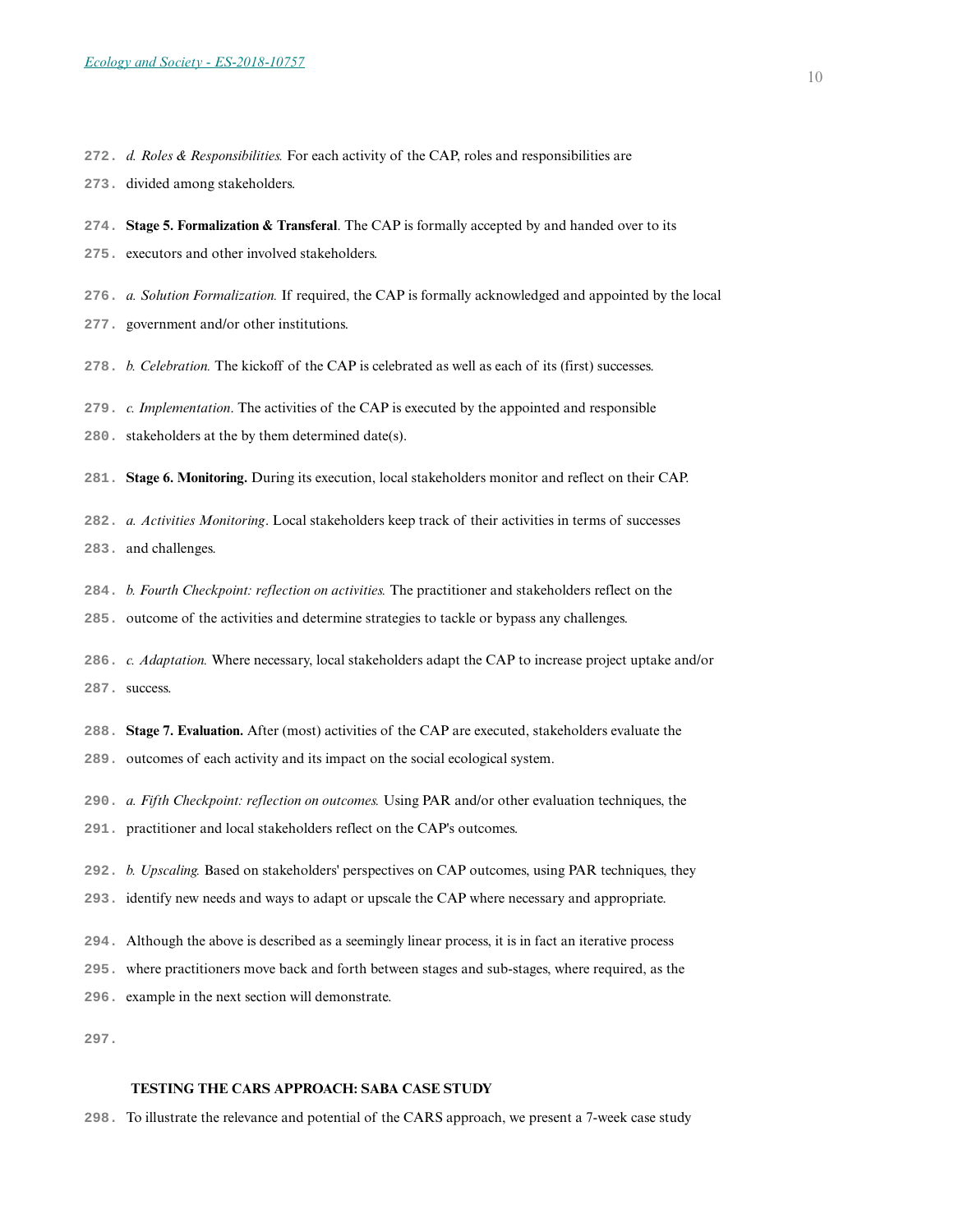- **299.** conducted on Saba Island between July and August 2016, of a project called "Save our Sharks". In
- **300.** order to chronologically describe how PAR methodology was combined with CST and SES thinking at
- **301.** various moments over time, and outline how each subsequent step of the process was adapted based on
- **302.** the outcomes of previous steps, this section describes methodology and results of this case study
- **303.** together. This step-by-step description is crucial to highlight the essence of our combined
- **304.** approach: subsequent steps involve participatory system framing, but also participatory method
- **305.** selection, prioritization of solutions and co-creation of a Community Action Plan (CAP), which means
- **306.** that the results of each step have to be described in order to understand the logic behind the
- **307.** rationale underlying the design of the next step.
- **308.** The main outcome of the Saba case study was a fishermen's agreement on 'Seasoning for Redfish'[3]
- **309.** -i.e. establishing a closed season for redfish in order to revive the redfish population- as the
- **310.** fishermen claimed its population has been declining at an alarming rate for the last 15-20 years.
- **311.** The agreement was co-created by local Saban fishermen with input from other stakeholders such as
- **312.** divers, experts, the local government and nature organizations. The fishermen's agreement was an
- **313.** unexpected outcome, considering the goals of the nature organization to save sharks from extinction.
- **314.** Yet, increasing the redfish population is an *indirect* contribution to saving sharks<sup>[4]</sup>, co-created
- **315.** by local stakeholders based on their needs and intrinsic motivation. The section below describes the
- **316.** steps that led to this outcome.

#### **317. Stage 1. Orientation**

- **318.** Prior to fieldwork, a *preliminary PAR design* was created. During a first visit to the island,
- **319.** informal conversations with local stakeholders were held using SES thinking and a first set of CST
- **320.** questions. This revealed that among Sabans, there was little interest in saving sharks, yet many
- **321.** other challenges regarding the marine ecosystem were reported. Therefore, the scope of the research
- **322.** was broadened from 'sharks' to 'marine ecosystem' in order to give all stakeholders space to share
- **323.** their views within this broader social ecological system. As part of *Rapport Building*, the research
- **324.** project was introduced in church and informal settings. A local fisherman was appointed and trained
- **325.** to assist in the PAR project. As a *First Checkpoint*, based on the first outcomes, the preliminary
- **326.** PAR design was adapted with local stakeholders to a suitable, final design.

#### **327. Stage 2. System Exploration**

- **328.** This stage aimed to understand the context and the main concerns with regards to the marine
- **329.** ecosystem from the perspective of different stakeholders.
- **330.** *Interviews, seasonal diagrams and first set of focus groups*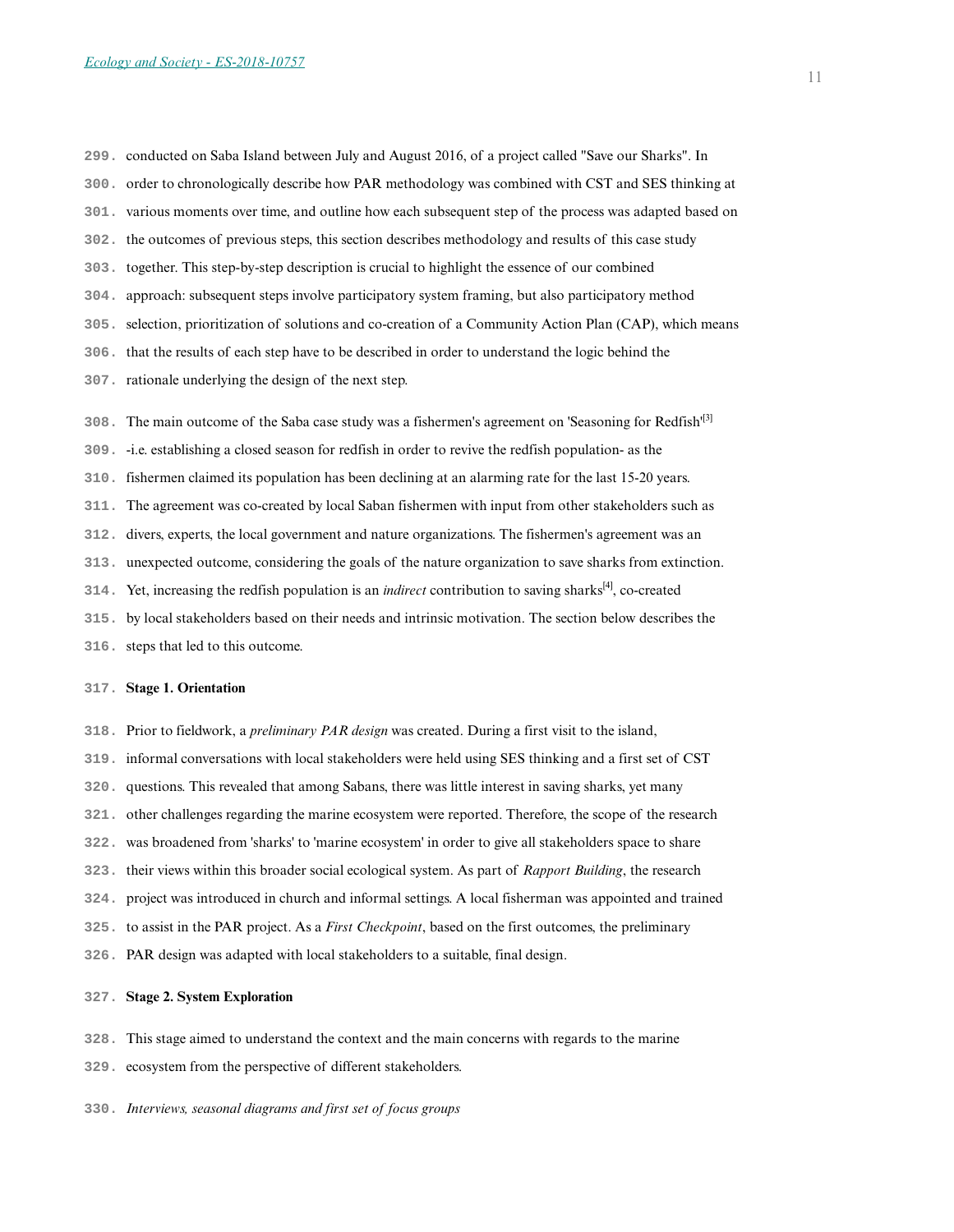- **331.** Semi-structured interviews were conducted with respondents from 15 different stakeholder groups
- **332.** (N=56) among which fishermen and their family (wife, children), divers, Saba Conservation
- **333.** Foundation, government- and church representatives, local and international experts, elderly and
- **334.** others. Homogeneous focus groups were conducted with the Island Council members (N=4), fishermen
- **335.** (N=10 and N=8), Saba Conservation Foundation staff (N=7) and divers (N=4). The aim of the interviews
- **336.** and focus groups was to explore: 1) the *Context* of problems addressed by each stakeholder using the
- **337.** SES-framework, 2) *the Current and Desired Situation* as perceived by the different stakeholders,
- **338.** using CST questions, 3) *The Gap and the Need*: the needs of the different stakeholders as distillated
- **339.** from the gap between the current and desired situation, 4) *Intrinsic Motivations* to change the
- **340.** system and 5) *Assets* that can be used to change the system. Interviews and focus groups were very
- **341.** open in structure and content, to give respondents full freedom to talk about what they considered
- **342.** relevant. After each interview, licensed fishermen filled in (anonymous) seasonal diagrams to
- **343.** indicate how much fish and/or lobster they catch each month of the year. *Analysis* was done using
- **344.** Argumentative Policy Analysis theory (Grin et al 1997).
- **345.** *Results stage 2*
- **346.** 1. Urge to increase the redfish population
- **347.** All interviewed fishermen, as well as other stakeholders, expressed their concern with regards to
- **348.** the decline of the redfish, as exemplified by the following quotes:
- **349.** *"Sometimes fish is low, especially redfish. We can say we have a good catch when we have 200 kilos*
- **350.** of fish. But even with the full moon we don't get that much, we have like 150 kilos. A couple of
- **351.** years back we had much more. […] *I think it is because of overfishing."* [Fisherman, S.F.8]
- **352.** *"In my work as a cook I see the snapper [i.e. redfish] becoming smaller and smaller. The cause is*
- **353.** overfishing I suppose." [Cook, S.HR.3]
- **354.** Fishermen's proposed solutions for this problem of declining redfish included most prominently
- **355.** 'seasoning' -i.e. establishing a closed season- for redfish. However, opinions on how to season
- **356.** differed in terms of length and location, causing major hiccups in establishing an agreement on
- **357.** seasoning for years. In addition, fishermen were worried about their income during the closed season
- **358.** for redfish. All licensed fishermen also fish for lobster, yet lobster income does not suffice to
- **359.** support their families.
- **360.** 2. Worries about the lionfish plague
- **361.** In addition, divers (N=3), fishermen (N=2), a cook (N=1), a nature organization staff member (N=1)
- **362.** and a tourist sector representative (N=1) claimed independently that lionfish are a big threat to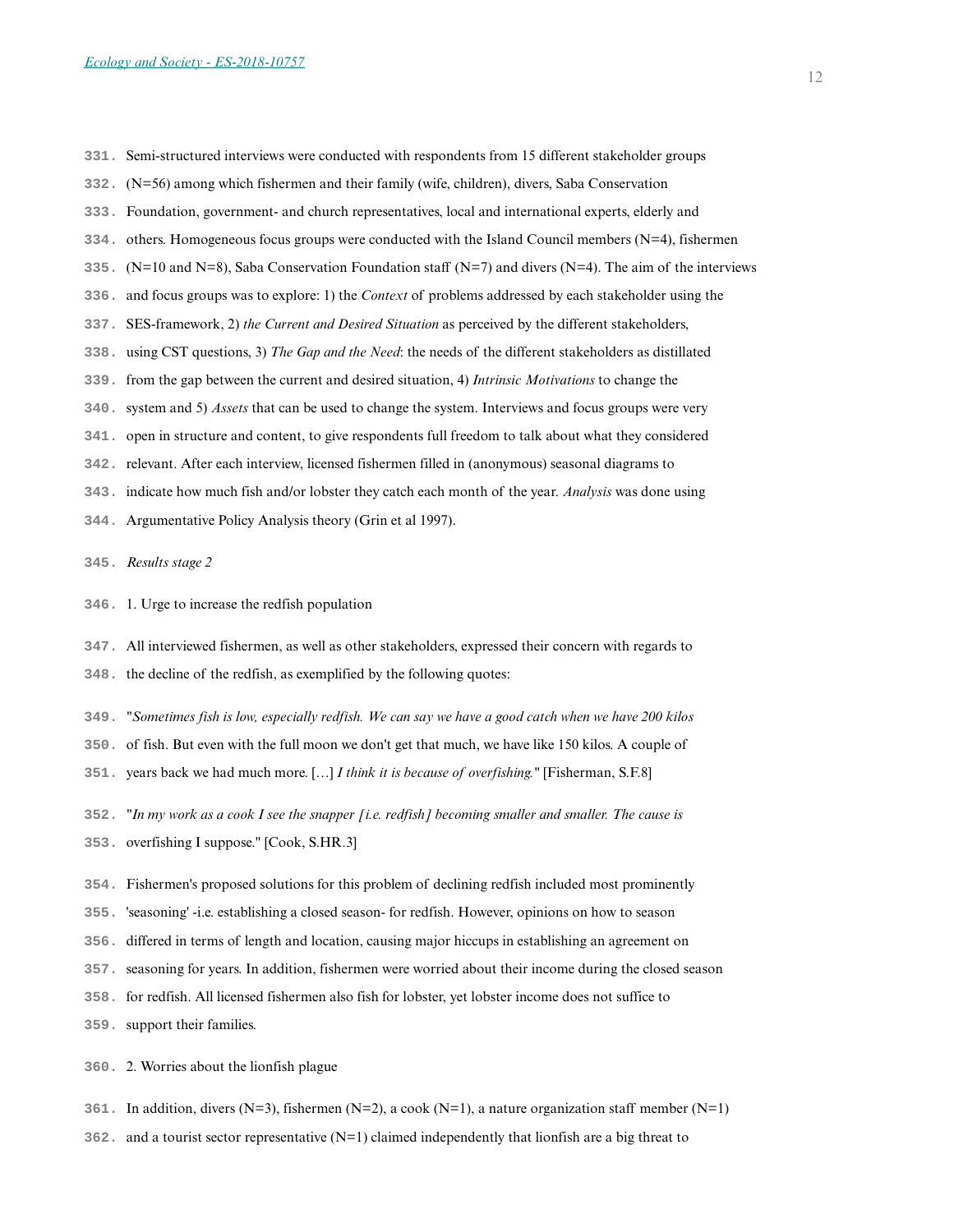**363.** (red)fish, coral reefs and the marine ecosystem as a whole. The following quote exemplifies this

**364.** impression:

- **365.** *"Overfishing is the biggest threat to the redfish, then second comes the lionfish. They are an*
- **366.** invasive species. […] *With these threats, within 10 years there will be no red snapper* [i.e.
- **367.** redfish] *anymore."* [Fisherman S.F.10].
- **368.** Some of the divers and nature organization staff spear shoot lionfish, however this does not suffice
- **369.** to control the population. One diver proposed to experiment with lionfish specific traps:
- **370.** *"*[catching] *lionfish could be a good* [alternative] *income* [for the fishermen, for seasoning for
- **371.** redfish]. […] *So if we can get specific lionfish traps, then that could be a viable option.*
- **372.** […] *There are specially designed traps now, which catch lion fish. It's done by a company*
- **373.** called Frapper [Team Frapper*[5]*]*. They are definitely testing it now. I don't know when it's going*
- **374.** to become official." [Diver, S.D.1]
- **375.** On Saba, but especially St Maarten, there is a market for lionfish as it is considered a delicacy.
- **376.** 3. Worries about coral reefs
- **377.** Worries about coral reefs have been explicitly expressed in 7 comments, and 5 times as part of a
- **378.** general worry about the marine ecosystem, 3 times as part of fisheries, (i.e. creating more fish), 3
- **379.** times in relation to sharks and 2 times in relation to landslides, by a government representative
- **380.** (N=1), SCF staff members (N=2), a medical student (N=1) divers (N=6), a farmer (N=1), a tourist
- **381.** officer (N=1) and fishermen (N=2), explaining causal relations ranging from e.g. global warming
- **382.** [S.O.1, S.O.6, S.DO.2], to local algae growth [S.O.1], anchors [S.M.1] and landslides [S.O.1,
- **383.** S.Fr.1].
- **384.** To clarify, a dive operator states:
- **385.** *"We can't control temperature, lionfish, hurricanes etcetera, and that is what causes most damage to*
- **386.** the coral." [Dive Operator, S.DO.2]
- **387.** A farmer explains the relation with landslides:
- **388.** *"When rain comes, it* [garbage, soil] *flushes into the water. It kills the coral. Any bit of silt*
- **389.** [i.e. fine particles of soil] *must be* detrimental *to marine life."* [Farmer, S.Fr.1]
- **390.** And:
- **391.** *"There is pesticides & herbicides, weed killers and pest killers, but it all ends in the ocean."*
- **392.** [Farmer, S.Fr.1]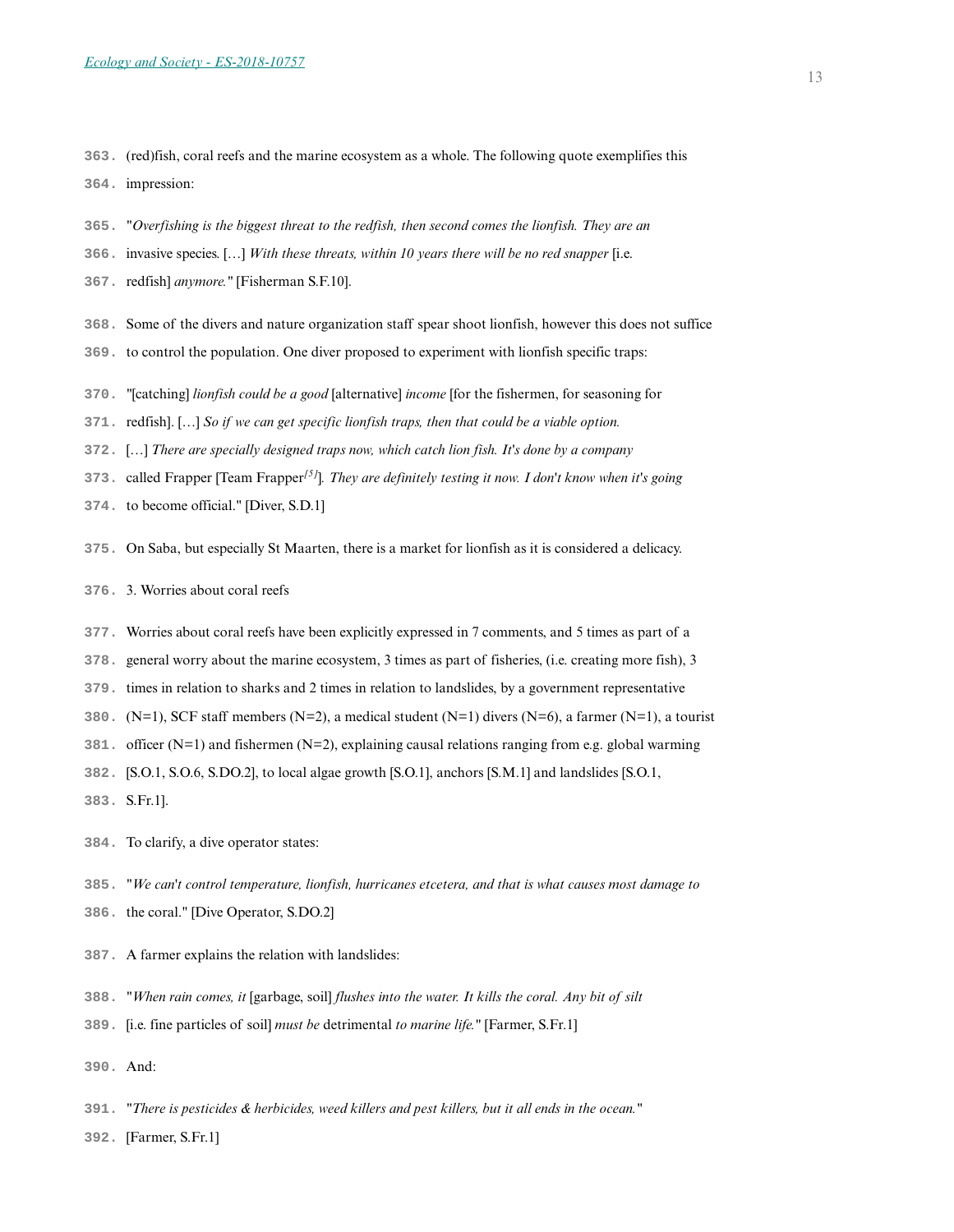**393.** Numerous solutions have been mentioned that would go beyond the scope of this article[6]. However,

**394.** it clarifies the commonly shared worry about the coral reefs in Saba territorial waters.

#### **395.** *Seasonal diagrams*

- **396.** Fishermen were asked to draw seasonal maps from which we learned that redfish spawn all year round
- **397.** and that catches are generally low from May until September.
- **398.** Analysis on these first set of data revealed that there were several needs identified among
- **399.** different stakeholders with regards to the marine ecosystem and that there was intrinsic motivation
- **400.** to establish a closed season for redfish (fishermen), to eliminate the lionfish plague (divers,
- **401.** fishermen and the nature organization) and to increase the shark population (nature organization).
- **402.** Few assets and solutions had already been mentioned by stakeholders to achieve this. Experts and
- **403.** literature (e.g. Albins & Hixon 2013, NIWA 2016, Roff et al, 2016) confirmed that an increased
- **404.** redfish population and a reduced lionfish population[7] have positive effects on the sharks
- **405.** population.

#### **406. Stage 3. Solution identification**

- **407.** The second stage of the action research aimed to determine what issues and their solutions are most
- **408.** prioritized among stakeholders. Based on our first findings, it was decided with the local nature
- **409.** foundation and fishermen to focus on facilitating the fishermen in getting to an agreement for a
- **410.** closed season for redfish. Given the tense situation among fishermen and between fishermen and the
- **411.** nature organization which became clear in a first meeting (fishermen N=11, nature organization
- **412.** representative N=1), upon fishermen's request an anonymous questionnaire was developed to identify
- **413.** the most valued set of solutions. The results of the questionnaire were shared (i.e. the second
- **414.** checkpoint) in stage 4.
- **415.** *Solution Identification: questionnaire (N=12)*
- **416.** A questionnaire was developed based on all outcomes from the individual interviews with the
- **417.** fishermen. The questionnaire aimed to assess what measures fishermen collectively considered most
- **418.** important. The questionnaire consisted of all proposed solutions from interviews, with options for
- **419.** prioritization of those solutions in the categories of A: Seasoning systems, B: Additional measures
- **420.** and C: Alternative Income. Per proposed solution, three options were provided: 'very important',
- **421.** 'important' or 'not important'. Analysis was done by counting the scores: 3 points for 'very
- **422.** important', 2 for 'important' or 1 for 'not important'.[8]

**423.** *Results*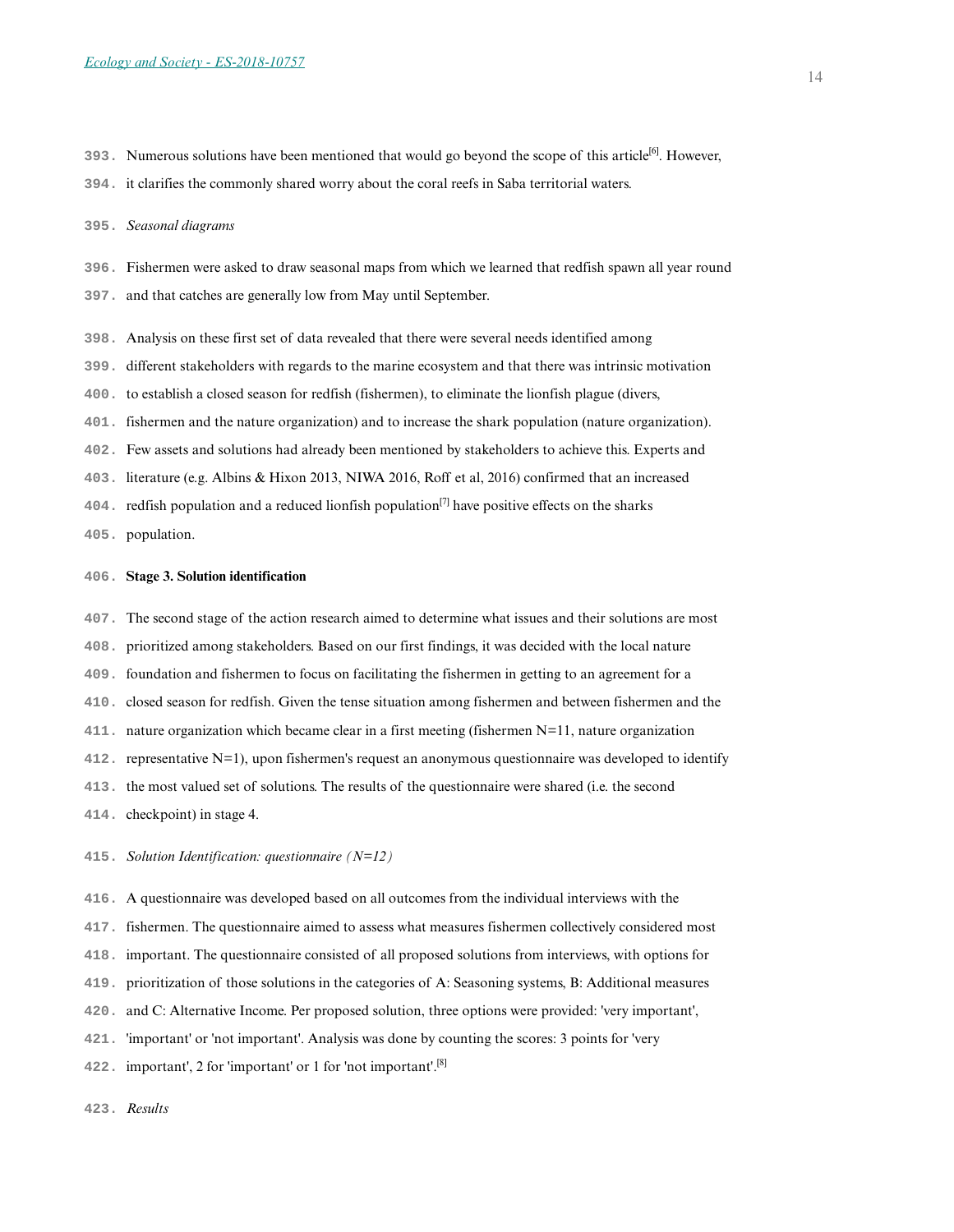**424.** Highest score for category A 'seasoning options for redfish' was to 'close the entire Saba Bank for

**425.** 4 months' (score: 20). 11 out of 12 fishermen claimed that a maximum of 4 longlines[9] should be

**426.** allowed during the closed season.

- **427.** In category B, 'Additional measures to increase the redfish population', establishing a fishermen's
- **428.** organization came out to be most popular (score: 35), followed by 'throwing sharks back alive as
- **429.** they keep the reefs healthy that redfish depend upon' (score: 32). Furthermore, fishermen considered
- **430.** 'arranging duty free fuel' from the government (score: 31), patrolling for illegal fishing (score:
- **431.** 29) and using 'bigger mesh sizes'[10] for their traps (score: 28) as most important.
- **432.** In category C, 'Alternative Income', only Fishing Aggregating Devices (FAD's) for mahi mahi was
- **433.** considered relatively important. There were few other types of alternative income mentioned during
- **434.** interviews, which scored relatively low. Only after this questionnaire, the option of fishing for
- **435.** lionfish was proposed by a diver**.**

#### **436. Stage 4: Outcome sharing & Solution Co-creation**

- **437.** This stage aimed to present results from the questionnaire and seasonal diagrams, priority ranking
- **438.** of solutions and finally, co-create the Community Action Plan.
- **439.** *Second Checkpoint & Priority ranking: first focus group with fishermen (N=10)*
- **440.** As a second checkpoint, the aim of the first focus group with fishermen was, as indicated by the
- **441.** attending fishermen, to come to an agreement for a closed season for redfish. After discussing the
- **442.** questionnaire- and seasonal diagram outcomes, priorities for seasoning options were set by the
- **443.** fishermen and a draft-agreement was developed. Three significant observations characterized this
- **444.** focus group. First, instead of choosing the highest prioritized option of seasoning for 4 months,
- **445.** using the seasonal diagrams, fishermen decided together to extend this period to 6 months, starting
- **446.** April 2017 during redfish low season. Second, although fishermen claimed sharks were a nuisance to
- **447.** them, they acknowledged their importance and decided to include in the agreement to throw back
- **448.** sharks alive after catching them. Where seasoning for redfish is an indirect way to help saving
- **449.** sharks from extinction, throwing back live caught sharks is a direct way to save them. Thirdly,
- **450.** after this focus group, fishermen were standing on the dock as a group, having a beer together.
- **451.** Given the earlier tense atmosphere, this was remarkable.
- **452.** *Third Checkpoint: reflection on the established agreement (N=12)*
- **453.** As a third checkpoint, the rules fishermen set for this agreement were checked with the laws of the
- **454.** EEZ[11], to confirm its alignment. After the prioritized measures were documented in the agreement,
- **455.** fishermen were individually asked to reflect on it and sign when agreed upon. Three fishermen who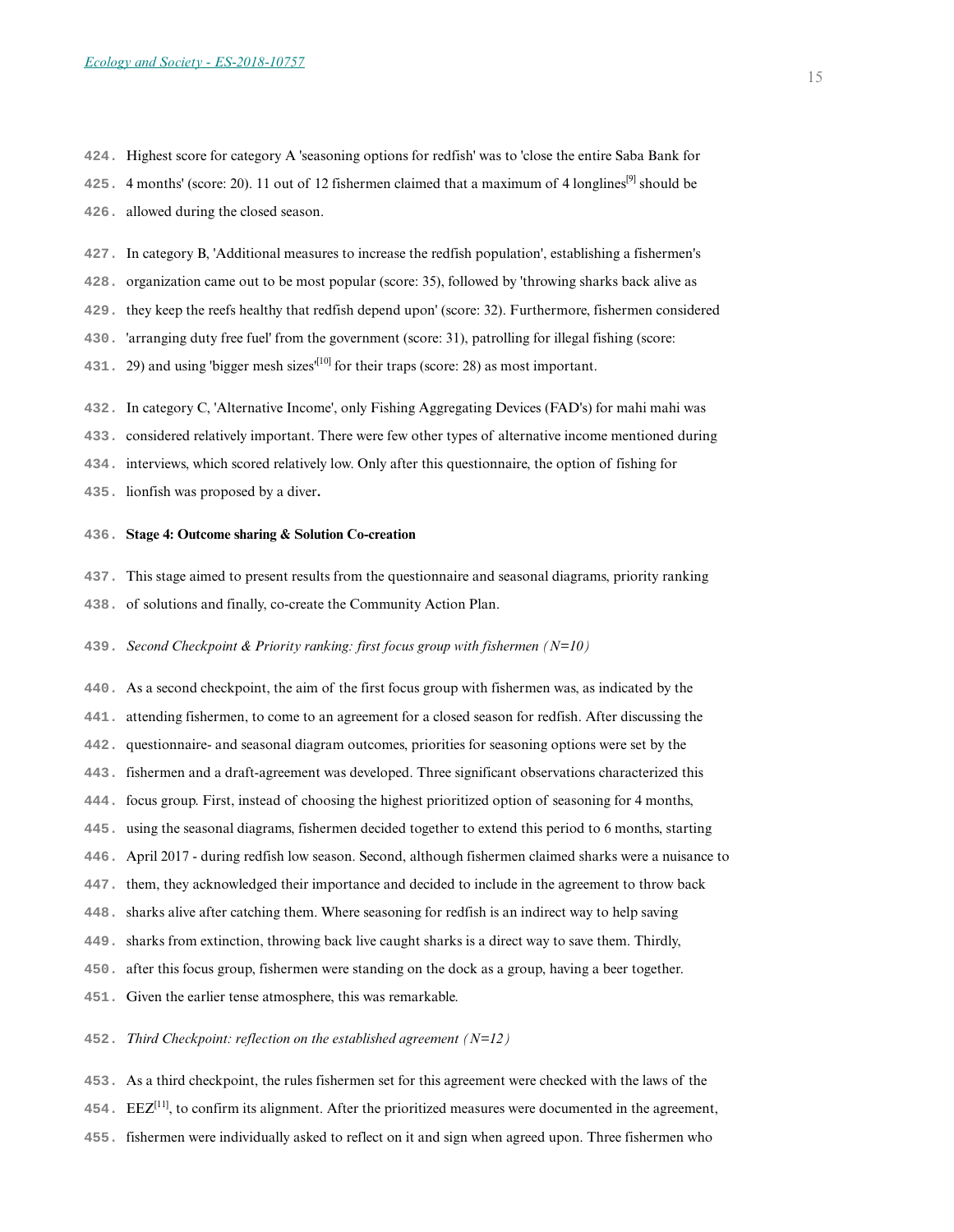**456.** did not attend the meeting did not or not fully agree with the articles that were put together. In

**457.** particular, the number of months to be seasoned turned out to be an issue, as exemplified by the **458.** following quote:

**459.** *"This ain't gonna make me happy. I am sure all fishermen want 4 months instead of 6 months. I will* **460.** call all of them and let you know tonight. Then I would like to have a new meeting." [S.F.3]

**461.** That evening, the fisherman in question called and stated that all fishermen had agreed upon a

**462.** closed season of 4 months. A new meeting -a focus group- was organized to further discuss this.

**463.** *Solution Co-Creation: second focus group with fishermen (N=8)*

**464.** The second focus group with fishermen was organized to discuss and confirm the final set of articles

**465.** of the agreement. At its opening, fishermen stated again they aimed to come to an agreement for a

**466.** closed redfish season. Due to the tension that had developed over the amount of months to season,

**467.** the practitioner emphasized her goal of facilitating the process towards an agreement rather than

- **468.** pushing to a certain direction.
- **469.** After dialogue, fishermen again concluded that seasoning for 6 months would be the best option,
- **470.** starting in April 2017. Articles were adapted with fishermen to make sure all were clear to them.
- **471.** Finally, all articles were read out loud by the practitioner, to which all fishermen one by one
- **472.** confirmed to agree.

#### **473.** *Roles & responsibilities*

- **474.** A final version of the agreement was put together and signed by all licensed fishermen and some of
- **475.** their co-workers to confirm their role, commitment and responsibility as fishermen to comply to

**476.** their closed season for redfish and sustainable fishing for redfish afterwards.

#### **477. Stage 5. Formalization & Transferal**

**478.** During this stage, the agreement was formalized and prepared for its implementation from April 2017

**479.** onwards.

**480.** *Solution formalization: Island Council meeting (N=6)*

- **481.** As a continuance of the *Roles and Responsibilities* stage, in the last week of the action research a
- **482.** final meeting was held with Island Council members (N=3), the Griffier (N=1), the Island Governor
- **483.** (N=1) and a fisherman (N=1). All results from the action research so far were presented. Island
- **484.** Council members consulted the fisherman on several subjects regarding fishing, seasoning, (plans
- **485.** for) establishing a fishermen's organization. Wishes, goals and concerns from the part of the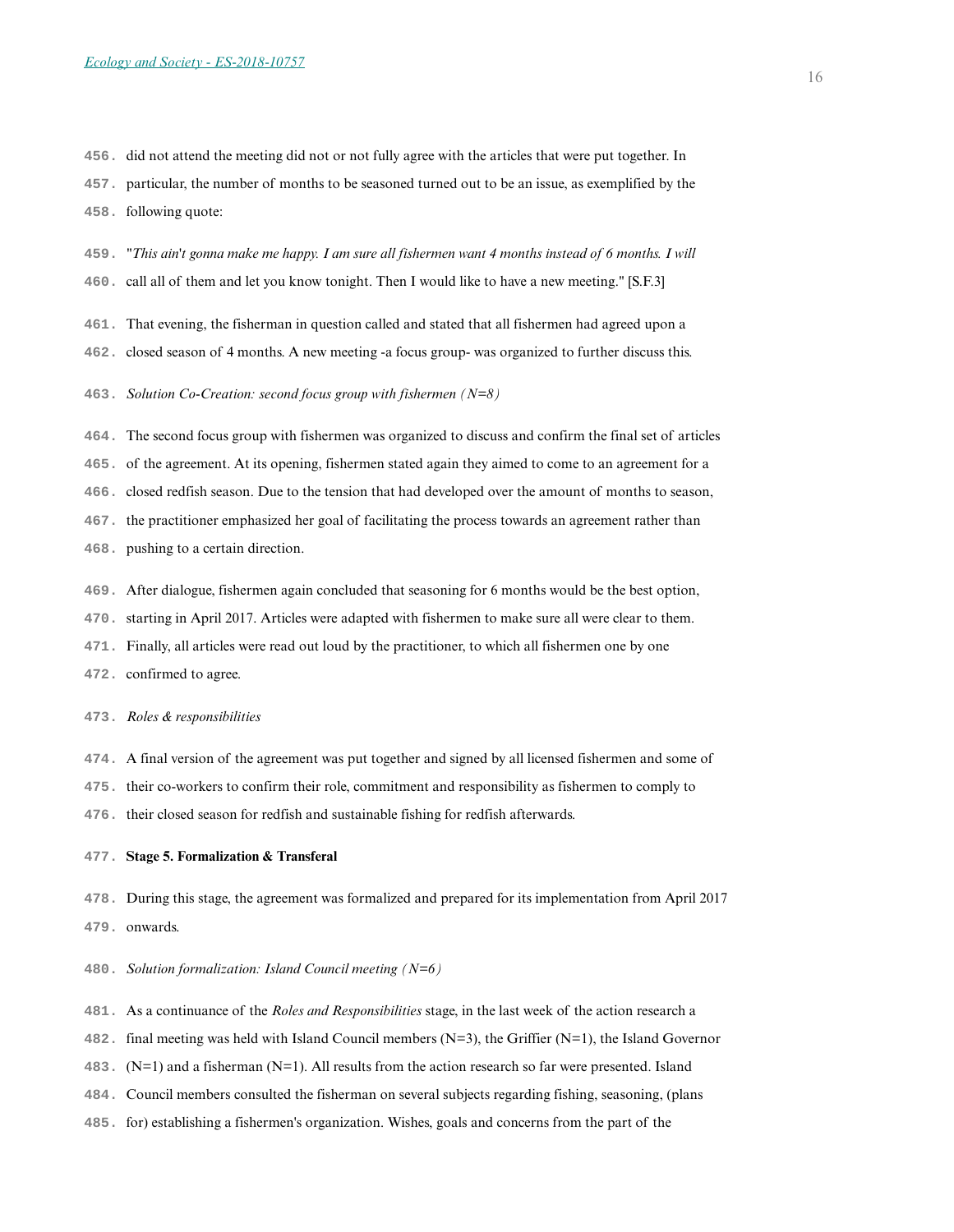- **486.** fishermen were shared, leading to action points from the side of the government, regarding
- **487.** formalizing the agreement in the licenses and supporting the fishermen. The fishermen's agreement
- **488.** was officially handed over to and signed by the Island Governor.
- **489.** *Celebration*
- **490.** The formalization of the agreement was celebrated among fishermen, nature organization staff, an
- **491.** Island Council member and the practitioner toasting drinks at a local bar.
- **492.** *Implementation: Initiation of the closed season for redfish*
- **493.** On April 1st 2017, fishermen pulled out their redfish traps. Informal phone conversations with
- **494.** fishermen and other local stakeholders confirm that they complied to the rules on their co-created
- **495.** agreement.
- **496.** *The Lionfish Trapping Pilot*
- **497.** Early May 2018, the first lionfish traps were designed and launched in the water, which are
- **498.** currently being tested.
- **499. Stage 6 -Monitoring- and 7 -Evaluation** were not part of this 7-week case study. Instead, with local **500.** stakeholders was discussed how the closed season for redfish could be monitored, controlled and **501.** evaluated per year and how each of the articles in the agreement could be altered and adapted to the **502.** new circumstances.

**503.** 

### **SABA CASE: FINAL OUTCOMES**

- **504.** The Saba case describes the process leading to the co-creation of Community Action Plan to improve
- **505.** living circumstances for sharks through improving the marine ecosystem's balance and how solutions
- **506.** were co-created to seemingly separate problems, translated into new economic incentives for nature
- **507.** conservation, visualized by figure 1.

**508.** 

## **INSERT FIGURE 1 HERE**

- **509.** The action research started from the perspective of the nature organizations (Figure 1, top circle),
- **510.** expressing the urge to save sharks from extinction. However, Saban fishermen showed no interest in
- **511.** shark-saving activities. Broadening the scope from 'sharks' to 'marine ecosystem' opened up spaces
- **512.** for local stakeholders to express their concerns, their ideal situation and solutions on how to
- **513.** achieve that ideal situation.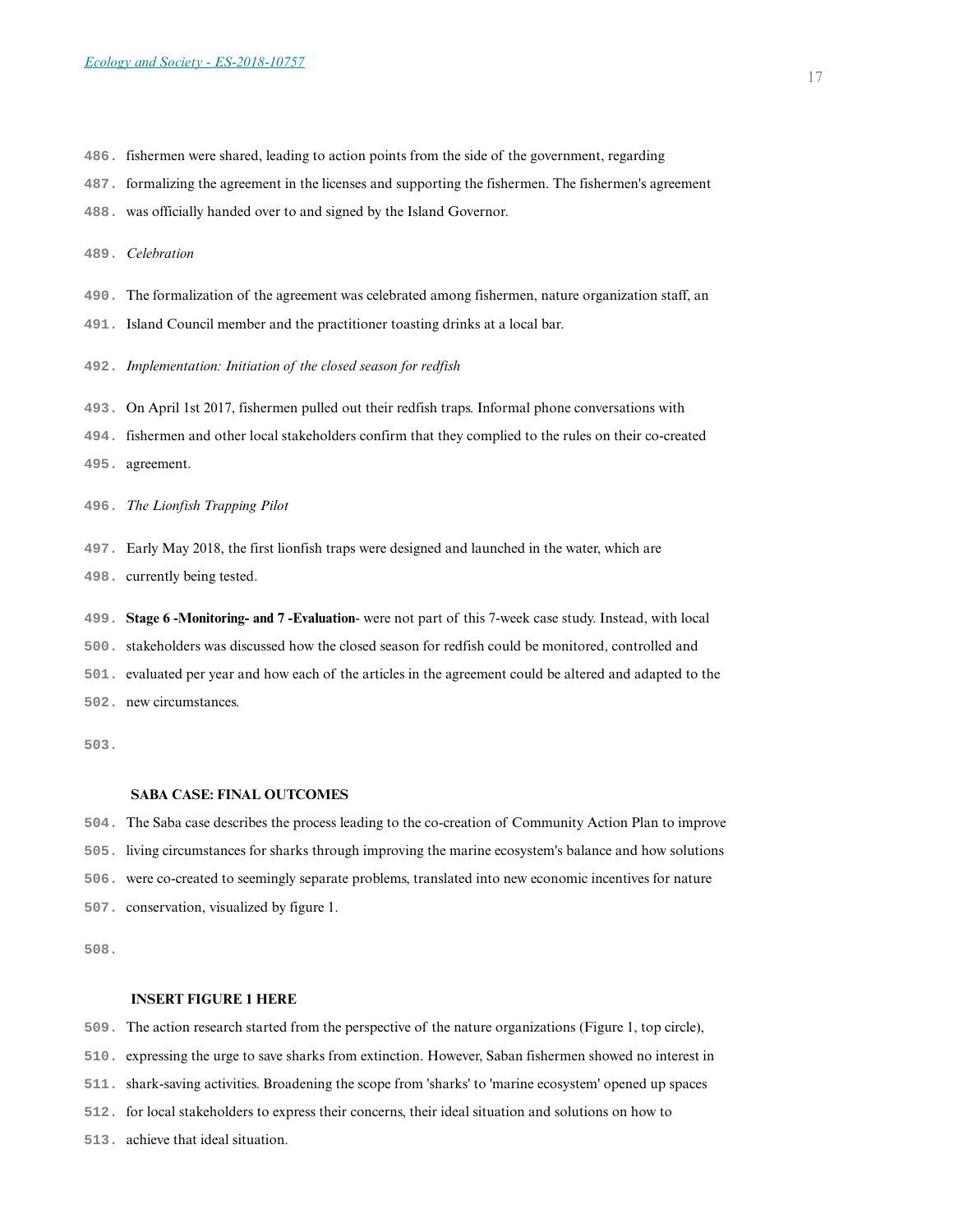- **514.** Main outcomes from interviews and focus groups with several different stakeholders, (Stage 1) were
- **515.** the urge to increase the redfish population (Figure 1, bottom left circle) and to improve coral
- **516.** through tackling the lionfish plague (Figure 1, bottom right circle).
- **517.** Solutions included: 1) the closed season for redfish, in order to save redfish from extinction
- **518.** (proposed by mainly fishermen) and 2) setting up a Lionfish Trapping Pilot (proposed by a diver), in
- **519.** which fishermen fish for invasive lionfish using specific traps (as opposed to the ineffective spear
- **520.** shooting), in order to mitigate the damage lionfish cause to coral and other fish types such as
- **521.** redfish, and provide an alternative income for fishermen during the closed season for redfish
- **522.** (Figure 1, arrows).
- **523.** As sharks depend on -among others- redfish and coral reefs for their survival, re-balancing the
- **524.** marine ecosystem through increasing the redfish population and saving coral through taking out
- **525.** lionfish is expected to help saving sharks, which serves the goal of the commissioning nature
- **526.** organizations (Figure 1, arrows).
- **527.** Reframing the issue from 'sharks' to 'marine ecosystem', thereby using PAR combined with SES and CST
- **528.** has shaped ground to co-create a Community Action Plan where economic incentives established new
- **529.** driving forces for conserving the marine ecosystem. First, it clarified what different mental models
- **530.** were used by different stakeholders to define the problem and potential solutions from their
- **531.** perspective. Second, this opened up the opportunity to find interrelations between problems and
- **532.** solutions. Third, sharing this system of co-existing mental models with involved actors enabled
- **533.** processes of social learning and double loop learning, as mutual understanding was improved and the
- **534.** process enabled a shift in mental models respectively. For example, fishermen were at first not
- **535.** interested in saving sharks, yet by the end of the process, in their agreement on seasoning for
- **536.** redfish, they took up a clause "to not intentionally catch sharks and to throw unintentionally
- **537.** caught sharks back alive" which refers to a shift in their mental model (see Sendzimir, Magnuszweski
- **538.** and Gunderson (2018) for detailed discussion on mental models and double loop learning in social
- **539.** ecological systems).
- **540.** As far as our knowledge goes, this is the first time fishermen and other stakeholders have
- **541.** co-created a Community Action Plan to improve the marine ecosystem from multiple angles. A fisherman **542.** stated:
- **543.** *"We have been waiting for this* [establishing a fishermen's agreement for a closed season on redfish]
- **544.** *for 20 years, since we realized the redfish is declining. Nobody has ever accomplished this, not*
- **545.** even the experts. Now we have done it ourselves in just seven weeks." [Fisherman, S.F.4]
- **546.** In the Saba case, facilitating local stakeholders in the process of co-creating solutions that fit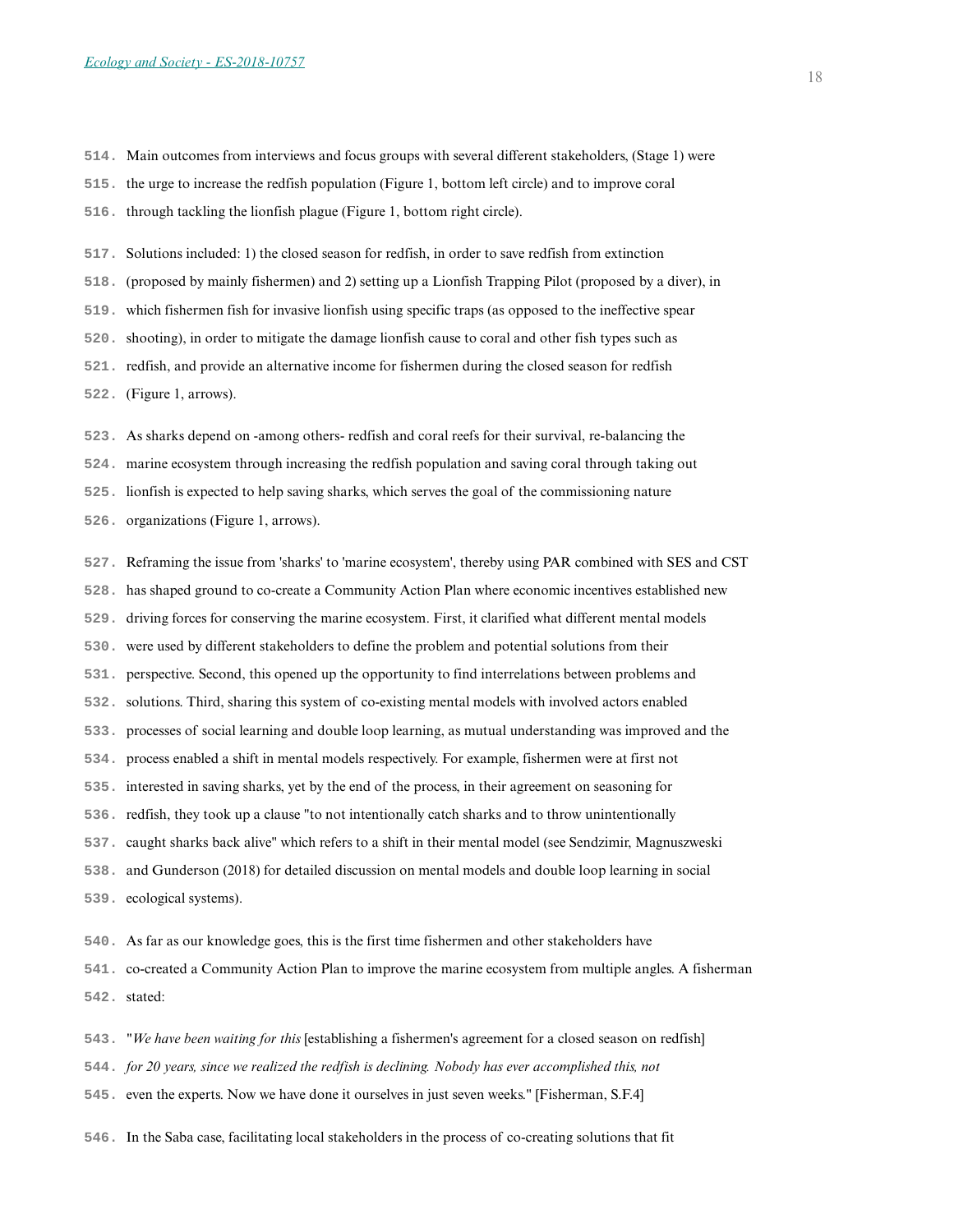**547.** their values and needs through this approach lead to the establishment of ownership, pride,

**548.** motivation and willingness to cooperate.

**549.** As stated in the introduction, in the design of projects in social-ecological contexts, we propose

**550.** for practitioners to avoid imposing predefined boundaries. Rather, according to the CST approach,

**551.** system boundaries in SES need to be probed. In the Saba case, these boundaries were initially

**552.** predefined by a nature organization -i.e. 'shark conservation'- however probing these boundaries at

**553.** location widened the scope towards 'marine ecosystem' enabling all stakeholders to share their

**554.** perceived issues and options for improvement, leading to a synergistic way of problem solving

**555.** without having to reach consensus *between* the different stakeholders.

**556.** The CST approach, i.e. elucidating the 'what is' and 'what ought to be' questions of Critical

**557.** Systems Heuristics, opened up spaces to reflect upon the gap between these from the perspective of

**558.** multiple different stakeholders and to define the boundaries of the social-ecological system.

**559.** Applying PAR in the Saba case study enabled the operationalization of CST in the SES 'marine

**560.** ecosystem' through problem- and scope identification, prioritization, and the co-design and

**561.** implementation of a Community Action Plan to achieve the desired situation. Through the combination

**562.** of SES, CST and PAR -now launched as CARS- fishermen (in collaboration with other stakeholders)

**563.** managed to establish a closed season for the endangered redfish. A replenished redfish population in

**564.** turn leads to an improvement of the balance of the marine ecosystem and a better living environment

**565.** for sharks, thereby indirectly complying to the goals of the commissioning nature organization.

**566.** Through the closed redfish season, combined with the Lionfish Trapping Pilot, stakeholders are

**567.** co-creating new economic incentives for nature conservation.

**568.** Nevertheless, this study came with some limitations. First, seven weeks of field study was not

**569.** enough to comply to all stakeholders' proposed solutions. Analysis of results showed the potential

**570.** for improvement of the marine ecosystem from multiple more angles. Due to time constraints it was

**571.** not possible to address them all. Second, the set of questions from the CST approach have not been

**572.** applied systemically. Only after the study it was concluded that the 'what is' and 'what ought to

**573.** be' was identified using a more open interview approach in PAR. Third, literature on SES, PAR and

**574.** CST solely and in duo-combinations was so extensive that not all could have been analyzed.

**575.** 

## **DISCUSSION**

**576.** This paper explored the benefits of using Social-Ecological Systems (SES) and Critical Systems

**577.** Theory (CST) to inform Participatory Action Research (PAR) - in order to overcome development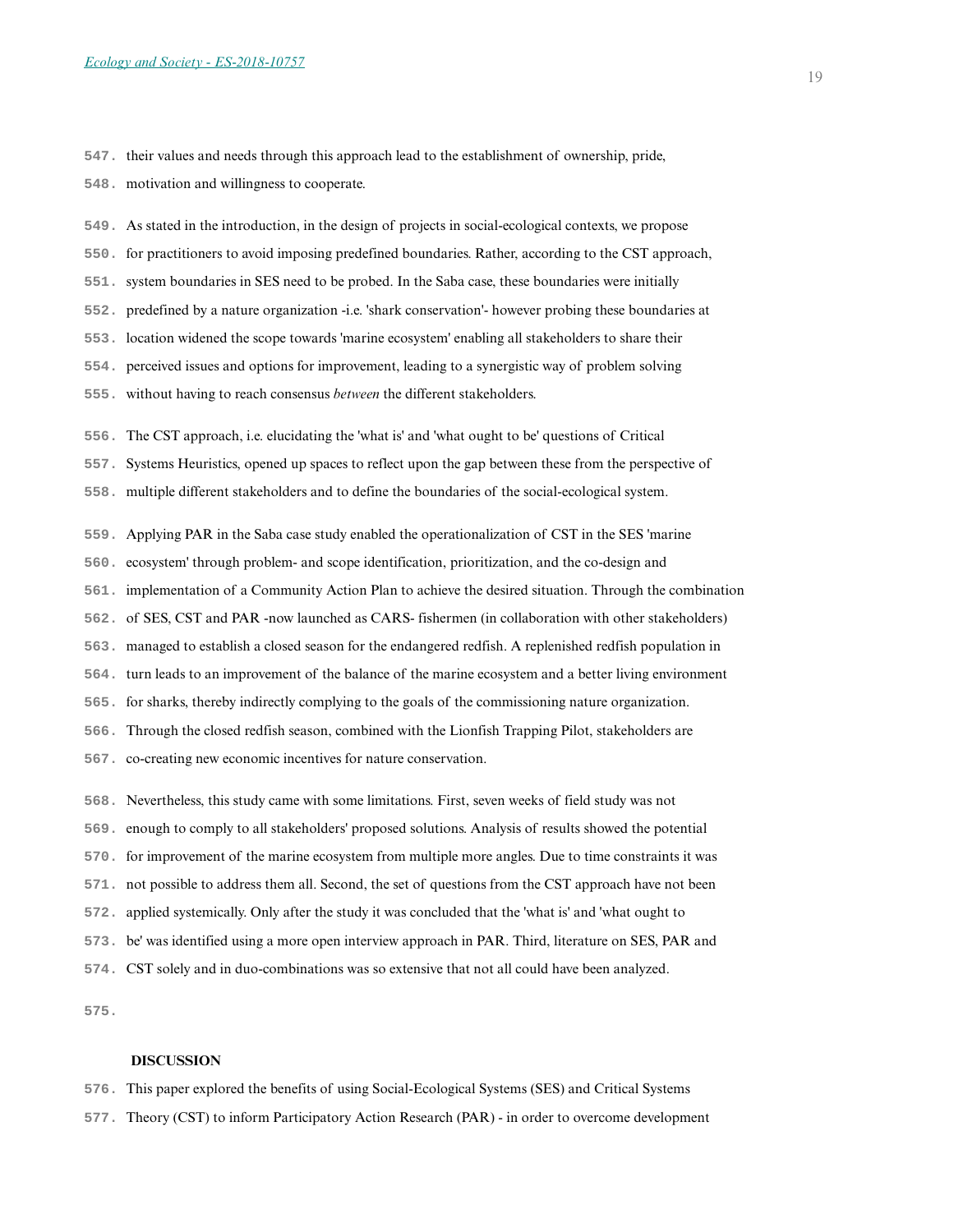**578.** challenges associated with non-inclusive, pre-framed problem approaches in development research and

**579.** planning. A combined approach was presented and then illustrated with a case study performed on **580.** Saba.

**581.** Our literature findings indicated that PAR had been combined with either CST (McIntyre-Mills 2008, **582.** Stephens 2013) or SES (Trimble and Lázaro, 2014, Ballard & Belsky 2010) in specific **583.** cases; that CST and SES had been linked to each other (Mc Carthy et al. 2011, Midgley 2016); and **584.** that PAR elements had been used to support SES/CST research (Helfgott 2018). This existing research **585.** demonstrated the benefits of these partial combinations, and indicated that using both SES and CST **586.** elements to develop the new PAR approach described in this paper would have unique potential for **587.** reconsidering system boundaries and multi-stakeholder problem-solving. We demonstrated this new PAR **588.** approach, dubbed Critical Action Research in Social-ecological Systems (CARS) in a case study in **589.** Saba that yielded synergistic results in a problem space, defined in a participatory, reflexive **590.** fashion. In the case study, the combined approach was used to co-create and implement solutions **591.** based on local needs and the local social-ecological context. This approach led to **592.** transdisciplinary, locally co-created solutions to seemingly separate problems, translated into new **593.** economic incentives for nature conservation. The Saba case illustrates that through applying the **594.** CARS approach, different stakeholders such as the commissioning nature organization, fishermen and **595.** divers could reach their own objectives while contributing to a broader system -the marine **596.** ecosystem- which in addition helps each of the separate stakeholders reach their objectives without **597.** the need to convince any of the other stakeholders. SES was necessary to understand the interaction **598.** of stakeholders with the marine ecosystem of Saba territorial waters. CST was necessary to break **599.** open the predefined framing of 'saving sharks' towards 'improving the marine ecosystem' in order to **600.** give stakeholders space to come up with solutions that fit their values, needs and objectives. The **601.** backbone of the approach, PAR, was necessary to learn from practical engagements, and to **602.** operationalize the findings in a Community Action Plan to improve the marine ecosystem. These **603.** results suggest that the outcomes of the Saba case -the fishermen's agreement on a closed season for **604.** redfish and the Lionfish Trapping Pilot as an alternative income- could not have been reached **605.** without this combined approach. **606.** Furthermore, the Saba case provides some notable insights. First, having no strongly defined agenda

**607.** as a practitioner contributed to a comfortable atmosphere between the practitioner and respondents.

**608.** For fishermen this was especially important, as they expressed have 'laws pushed down their throats'

**609.** by experts flying in to Saba. Second, using no pre-defined knowledge framework about the system

**610.** paved the way for asking questions where experts may have taken knowledge -possibly wrongfully- for

**611.** granted. Third, asking the fishermen at the beginning of a focus group what they would like to

**612.** achieve created a comfortable, open and cooperative atmosphere, presumably because it clarified that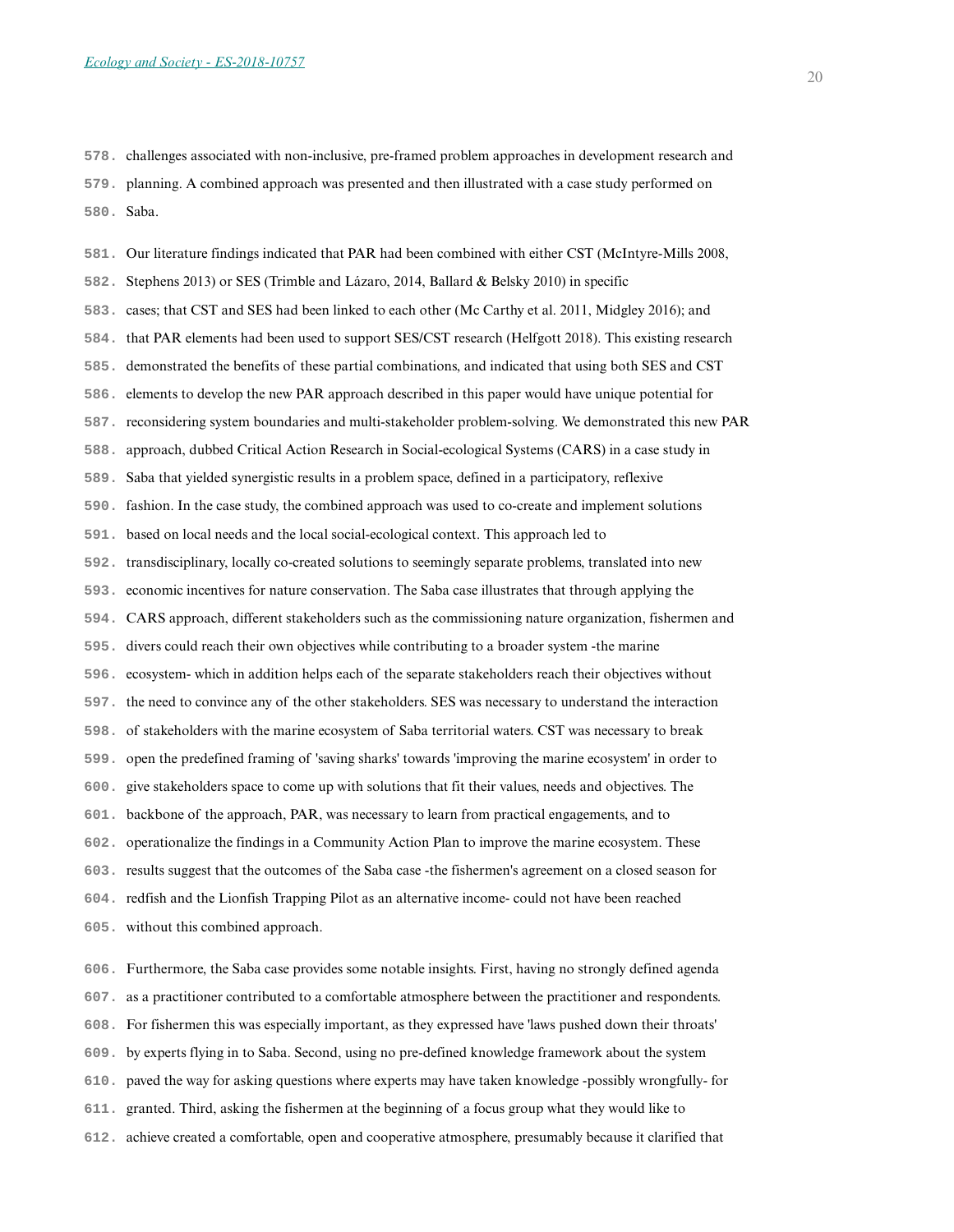- **613.** the practitioner had no conflicting agenda. Fourth, presenting results of the research -i.e. the
- **614.** multiple local perspectives on the problem and potential solutions- was highly appreciated by
- **615.** fishermen. It was confirmed by the local nature organization as well as the fishermen themselves
- **616.** that the high attendance rate was due to the fact that results of the research would be shared with
- **617.** participants, when fishermen commented that they would normally be excluded from such knowledge
- **618.** sharing. Presenting co-designed knowledge contributed to group dynamics that resembled dialogue and
- **619.** a cooperative mindset rather than antagonistic discussion.
- **620.** We recommend to further explore the development of PAR using CST and SES, conceptually as well as in
- **621.** new case studies. For theory development, more research is needed to identify the gaps and the
- **622.** potential benefits of using this combined approach. For new case studies, the CST list of questions
- **623.** could be applied more systemically in order to further elucidate power dynamics and leadership in
- **624.** the co-creation of new projects for nature conservation. Similarly, more elaborate and/or
- **625.** specialized interpretations of SES could be used for questions and discussion points in a PAR
- **626.** approach in specific cases and purposes (Preiser et al. 2018) as wel as SES approaches focused on
- **627.** imagining and enacting transformation processes (Hebinck et al. 2018, Pereira et al. 2018) when
- **628.** transformative ambitions and needs exist.
- **629.** For development actors, the illustration of the CARS model in the Saba case demonstrates that there
- **630.** are practical and effective alternatives to top-down problem and solution framing in development
- **631.** contexts (Amutabi 2006, Risal 2014). Broadening up the context of the issue addressed opens up the
- **632.** space for local stakeholders to express their genuine concerns and ways to address them based on
- **633.** their intrinsic motivation. This leads to solutions that go beyond the initial focus of a
- **634.** development actor. However, this requires from development actors such as NGOs and donor agencies to
- **635.** understand, and importantly, trust, that the CARS approach follows a different dynamic, in which: 1)
- **636.** the broader social ecological system is mapped out based on multiple stakeholders' perspectives, 2)
- **637.** the solution remains unclear until the later stages of the action research, that 3) the solution(s)
- **638.** may defy expectations and 4) the solution becomes embedded in a Community Action Plan to improve the
- **639.** broader system with multiple stakeholders, rather than a unilateral/top-down plan. If so, people can
- **640.** be moved, and move each other, to collectively solve unstructured, messy and wicked problems in
- **641.** development contexts.
- **642.**

## **LITERATURE CITED**

- **643.** Albins, M.A., and M.A. Hixon. 2013. Worst case scenario: potential long-term effects of invasive
- **644.** predatory lionfish (Pterois volitans) on Atlantic and Caribbean coral-reef communities.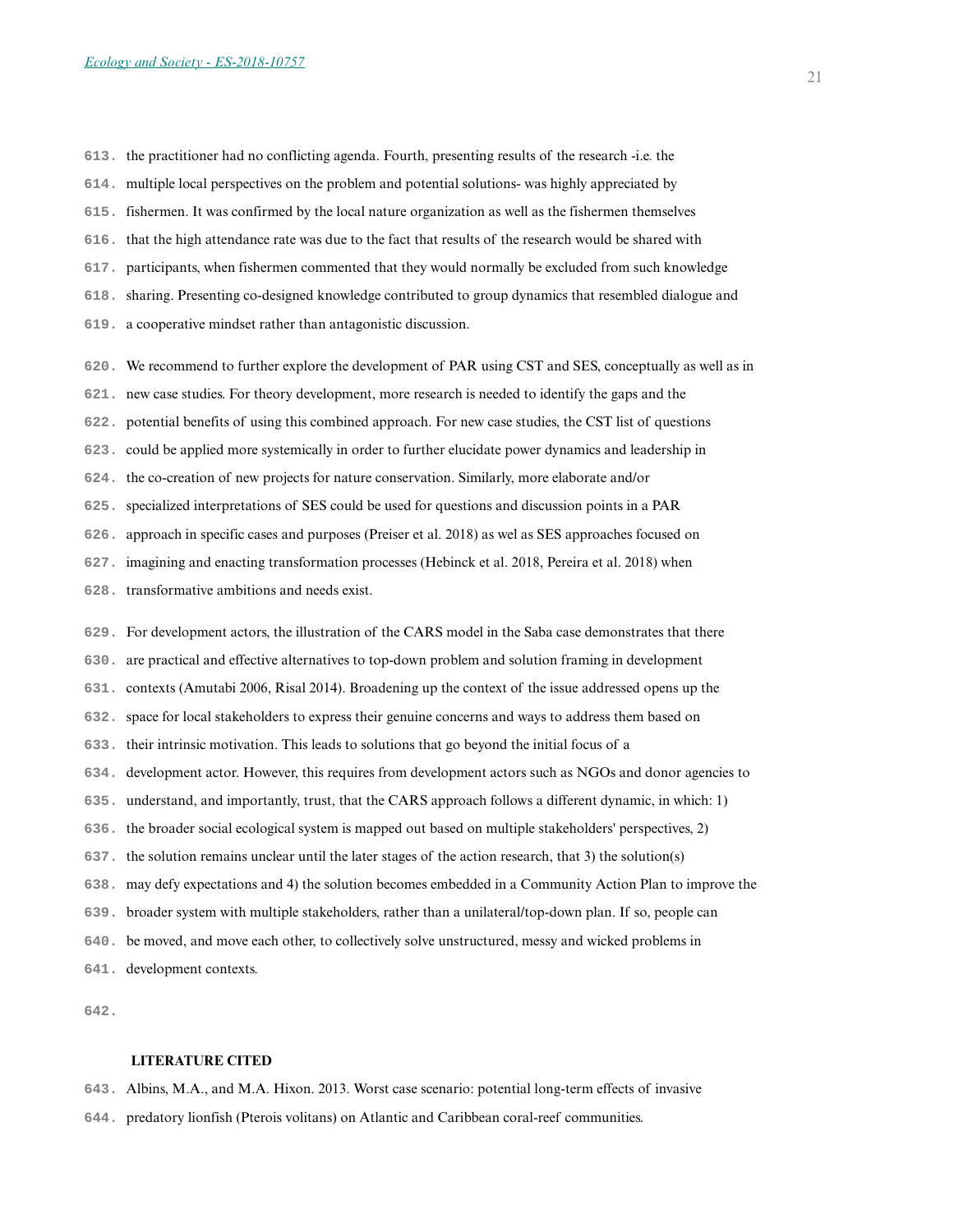- **645.** *Environmental Biology of Fishes* 96:1151-1157. [online] URL: 10.1007/s10641-011-9795-1
- **646.** Amutabi, M. N. 2006. *The NGO factor in Africa : the case of arrested development in Kenya.*
- **647.** Routledge
- **648.** Apgar, J. M., W. Allen, J. Albert, B. Douthwaite, R. Paz Ybarnegaray, and J. Lunda. 2017*a*. Getting
- **649.** beneath the surface in program planning, monitoring and evaluation: Learning from use of
- **650.** participatory action research and theory of change in the CGIAR Research Program on Aquatic
- **651.** Agricultural Systems. *Action Research*, *15*(1), 15-34.<https://doi.org/10.1177/1476750316673879>
- **652.** Apgar, J. M., Cohen, P. J., Ratner, B. D., de Silva, S., Buisson, M.-C., Longley, C., Mapedza, E.
- **653.** 2017*b*. Identifying opportunities to improve governance of aquatic agricultural systems through
- **654.** participatory action research. *Ecology and Society*, **22**(1), art9. [online] URL:
- **655.** <https://doi.org/10.5751/ES-08929-220109>
- **656.** Ariyadasa, E., and J. McIntyre-Mills. 2015. A Systemic Governance Approach to an Effective
- **657.** Re-integration Process for the Institutionalized Children in Sri Lanka: Application of Critical
- **658.** Systems Heuristics. *Systemic Practice and Action Research*, *28*(5), 429-451. [online] URL:
- **659.** <https://doi.org/10.1007/s11213-014-9338-8>
- **660.** Ballard, H. L., and J.M. Belsky. 2010. Participatory action research and environmental learning:
- **661.** implications for resilient forests and communities. *Environmental Education Research*, *16*(5-6),
- **662.** 611-627. [online] URL: <https://doi.org/10.1080/13504622.2010.505440>
- **663.** Cash, D. W., W. Adger, F. Berkes, P. Garden, L. Lebel, P. Olsson, L. Pritchard, and O. Young. 2006.
- **664.** Scale and cross-scale dynamics: governance and information in a multilevel world. *Ecology and*
- **665.** Society, **11**(2): 8. [online] URL: <http://www.ecologyandsociety.org/vol11/iss2/art8/>
- **666.** Cuppen, E. 2012. Diversity and constructive conflict in stakeholder dialogue: considerations for
- **667.** design and methods. *Policy Sciences*, *45*(1), 23-46. [online] URL:
- **668.** <https://doi.org/10.1007/s11077-011-9141-7>
- **669.** Douthwaite, B., J. M. Apgar, A.M. Schwarz, S. Attwood, S. Senaratna Sellamuttu, and T. Clayton.
- **670.** 2017. A new professionalism for agricultural research for development. *International Journal of*
- **671.** Agricultural Sustainability, *15*(3), 238-252. [online] URL:
- **672.** <https://doi.org/10.1080/14735903.2017.1314754>
- **673.** Eelderink, M., J. Vervoort, D. Snel, and F. de Castro. 2017. Harnessing the plurality of actor
- **674.** frames in social-ecological systems: ecological sanitation in Bolivia. *Development in Practice*,
- **675.** *27*(3), 275-287. [online] URL: <https://doi.org/10.1080/09614524.2017.1291583>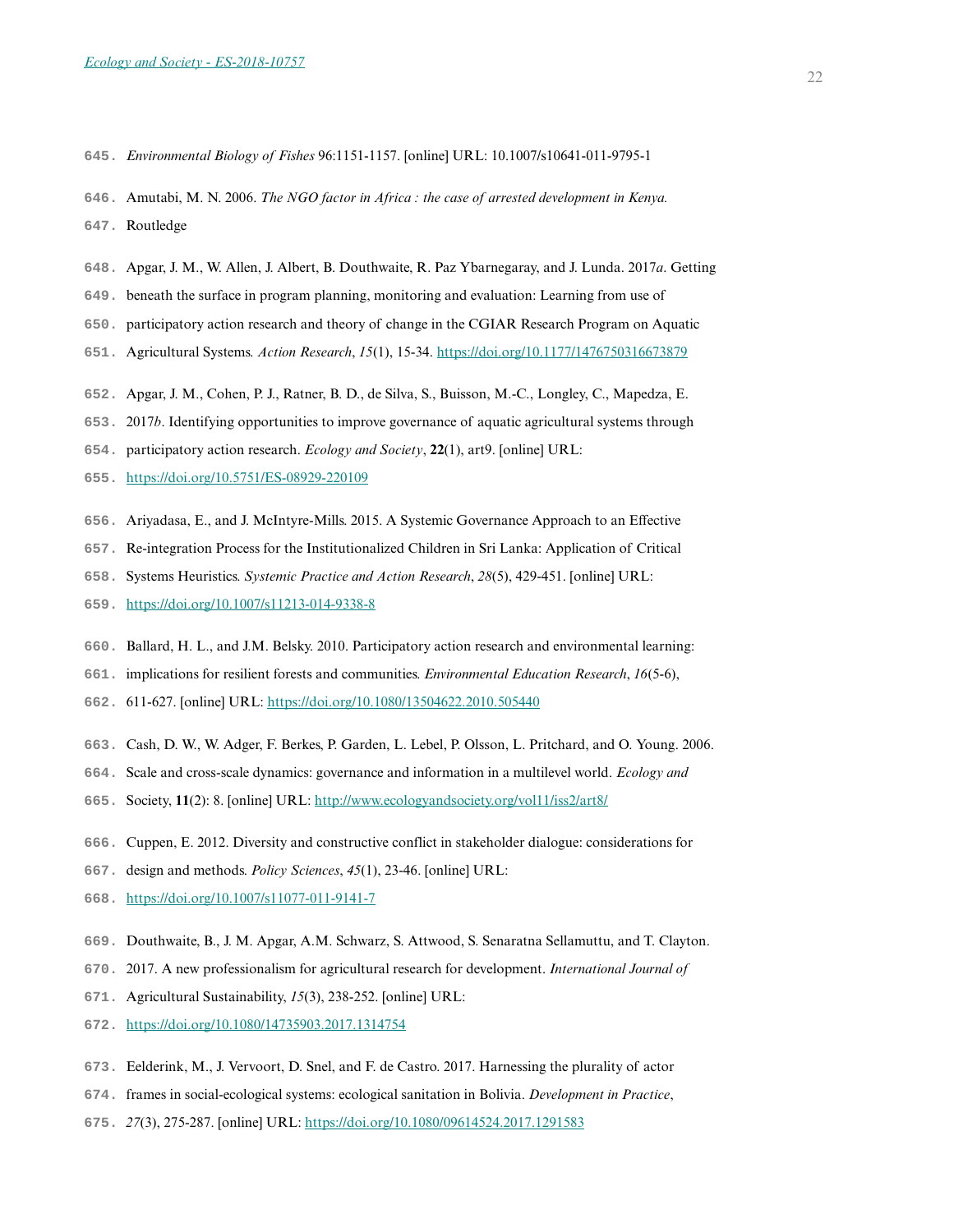- **676.** Flood, R.L. 1990. Liberating systems theory: toward critical systems thinking. *Human Relat*ions **677.** 43:49-75
- **678.** Flood, R.L., and M. Jackson. 1991. Total systems intervention: A practical face to critical systems
- **679.** thinking. *Systems Practice*. [online] URL: DOI: 10.1007/BF01059565.
- **680.** Folke, C., S.R. Carpenter, B. Walker, M. Scheffer, T. Chapin, and J. Rockström. 2010.
- **681.** Resilience thinking: Integrating resilience, adaptability and transformability. *Ecology and Society*,
- **682. 15**(4): 20. [online] URL: <http://www.ecologyandsociety.org/vol15/iss4/art20/>
- **683.** Grin, J., H. van de Graaf, R. Hoppe, and P. Groenewegen. 1997. Technology assessment through
- **684.** interaction: a guide. Rathenau Instituut. [online] URL:
- **685.** <http://dare.uva.nl/search?identifier=6314bbac-d461-4ff1-af52-ff38a45b7e95>
- **686.** Hebinck, A., J. M. Vervoort, P. Hebinck, L. Rutting, and F. Galli. 2018. Imagining transformative
- **687.** futures: participatory foresight for food systems change. *Ecology and Society* Ecology and Society
- **688. 23**(2):16. [online] URL: <https://doi.org/10.5751/ES-10054-23021623.>
- **689.** Helfgott, A. 2018. Operationalizing systemic resilience. *European Journal of Operational Research*,
- **690.** 268(3),852-864. [online] URL:<https://doi.org/10.1016/j.ejor.2017.11.056.>
- **691.** McCarthy, D.D.P., D.D. Crandall, G.S. Whitelaw, Z. General, L.J.S. Tsuji. 2011. A critical systems
- **692.** approach to social learning: Building adaptive capacity in social, ecological, epistemological (SEE)
- **693.** systems. *Ecology and Society*, **16**(3): 18.
- **694.** McIntyre-Mills, J. 2008. Making a difference through e-governance from below: An evaluation and
- **695.** future directions. In *52nd Annual Conference of the International Society for the Systems Sciences*.
- **696.** Madison: Flinders Institute of Public Policy Management, School of Political and International
- **697.** Studies.
- **698.** Midgley, G. 2001. Systemic intervention: philosophy, methodology, and practice. (contemporary
- **699.** systems thinking. Springer, New York.
- **700.** Midgley, G. 2016. Moving beyond value conflicts: Systemic problem structuring in action. In *58th*
- **701.** Annual Conference on Operational Research Society. University of Portsmouth, Portsmouth 6 8
- **702.** September 2016
- **703.** NIWA. 2016. Snapper: Adult. Retrieved from <http://bit.ly/2ezFrGn.> Last visited: 21-10-16.
- **704.** Ostrom, E. 2007. A diagnostic approach for going beyond panaceas. *Proceedings of the National*
- **705.** Academy of Sciences of the United States of America, *104*(39): 15181-7. [online] URL: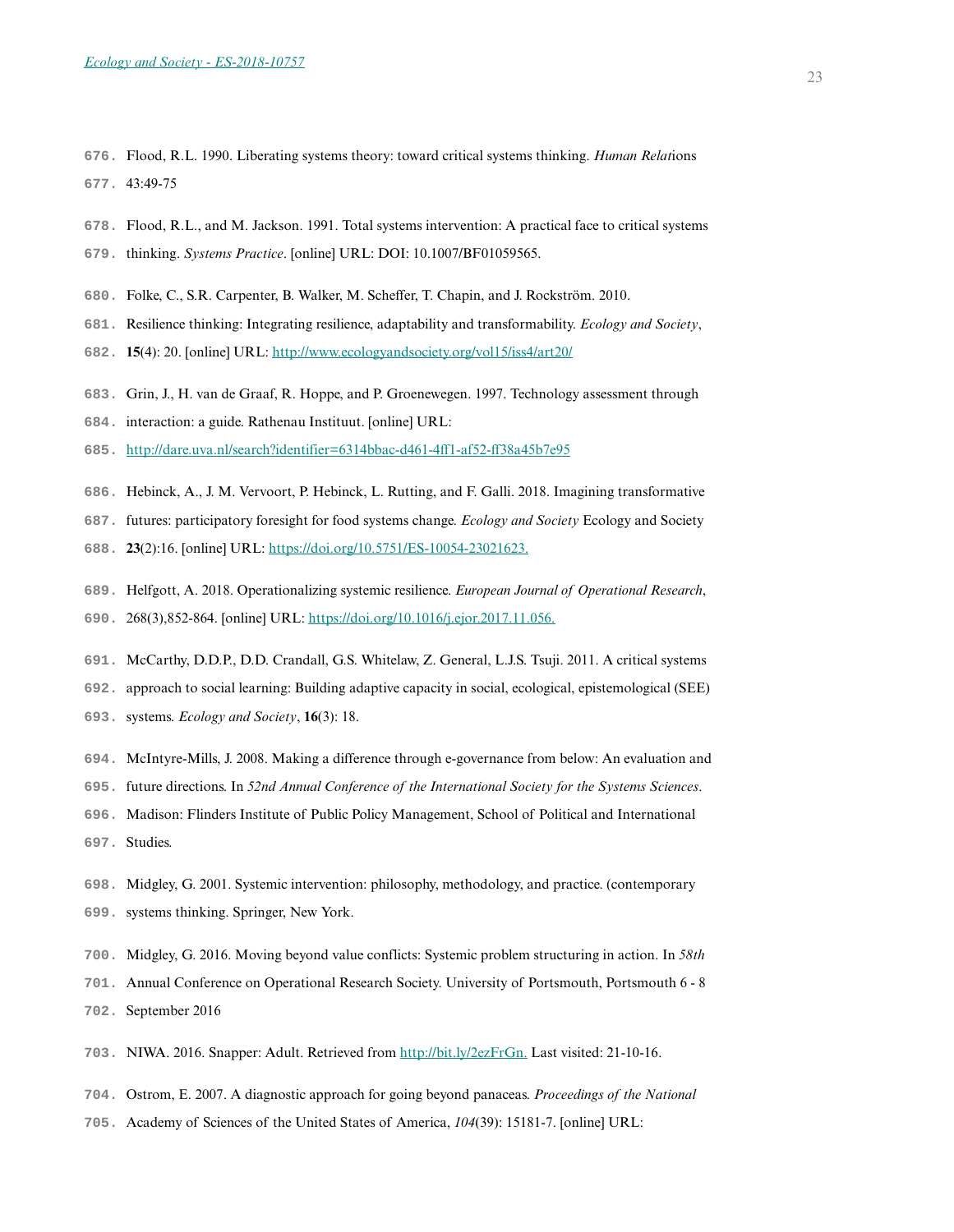#### **706.** <https://doi.org/10.1073/pnas.0702288104>

- **707.** Ostrom, E. 2009. A General Framework for Analyzing Sustainability of Social-Ecological Systems.
- **708.** *Science 325* (419). DOI: 10.1126/science.1172133
- **709.** Pahl-Wostl, C., and M. Hare. 2004. Processes of social learning in integrated resources management.
- **710.** *Journal of Community & Applied Social Psychology*, *14*(3): 193-206. [online] URL:
- **711.** <https://doi.org/10.1002/casp.774>
- **712.** Pereira, L. M., T. Karpouzoglou, N. Frantzeskaki, and P. Olsson. 2018. Designing transformative
- **713.** spaces for sustainability in social-ecological systems. *Ecology and Society* **23**(4):32
- **714.** Preiser, R., R. Biggs, A. De Vos, and C. Folke. 2018. Social-ecological systems as complex adaptive
- **715.** systems: organizing principles for advancing research methods and approaches. *Ecology and Society*
- **716. 23**(4):46. [online] URL: <https://doi.org/10.5751/ES-10558-230446>
- **717.** Raymaker, D. M. 2016. Intersections of Critical Systems Thinking and Community Based Participatory
- **718.** Research: A Learning Organization Example with the Autistic Community. *Systemic Practice and Action*
- **719.** Research, *29*(5), 405-423. [online] URL:<https://doi.org/10.1007/s11213-016-9376-5>
- **720.** Risal, S. 2014. Mismatch between NGO services and beneficiaries' priorities: examining contextual
- **721.** realities. Development in Practice. Routledge, 24(7):883-896
- **722.** Roff, G., C. Doropoulos, A. Rogers, Y. Bozec, N. Krueck, E. Aurellado, M. Priest, C. Birell, P.J.
- **723.** Mumbi. 2016. The ecological role of sharks on coral reefs. Trends in ecology and evolution. [online]
- **724.** URL:<https://doi.org/10.1016/j.tree.2016.02.014>
- **725.** Sendzimir, J., P. Magnuszewski, and L. Gunderson. 2018. Adaptive Management of Riverine
- **726.** Socio-ecological Systems. *In Riverine Ecosystem Management* 301-324. Springer, Cham
- **727.** Shirk, J. L., H.L. Ballard, C.C. Wilderman, T. Phillips, A. Wiggins, R. Jordan, and R. Bonney. 2012.
- **728.** Public Participation in Scientific Research: a Framework for Deliberate Design. *Ecology and Society*,
- **729. 17**(2):29. [online] URL: <https://doi.org/10.5751/ES-04705-170229>
- **730.** Sirolli, E. (1998). *Ripples from the Zambezi*. New Society Publishers. Canada.
- **731.** Stephens, A. 2013. Principled success: Eco-feminism and systems thinking come together for better
- **732.** project outcomes. *International Journal of Managing Projects in Business*, *6*(1):199-209. [online]
- **733.** URL:<https://doi.org/10.1108/17538371311291099>
- **734.** Stringer, E. (2014). *Action Research*. SAGE Publications Sage UK: London, England.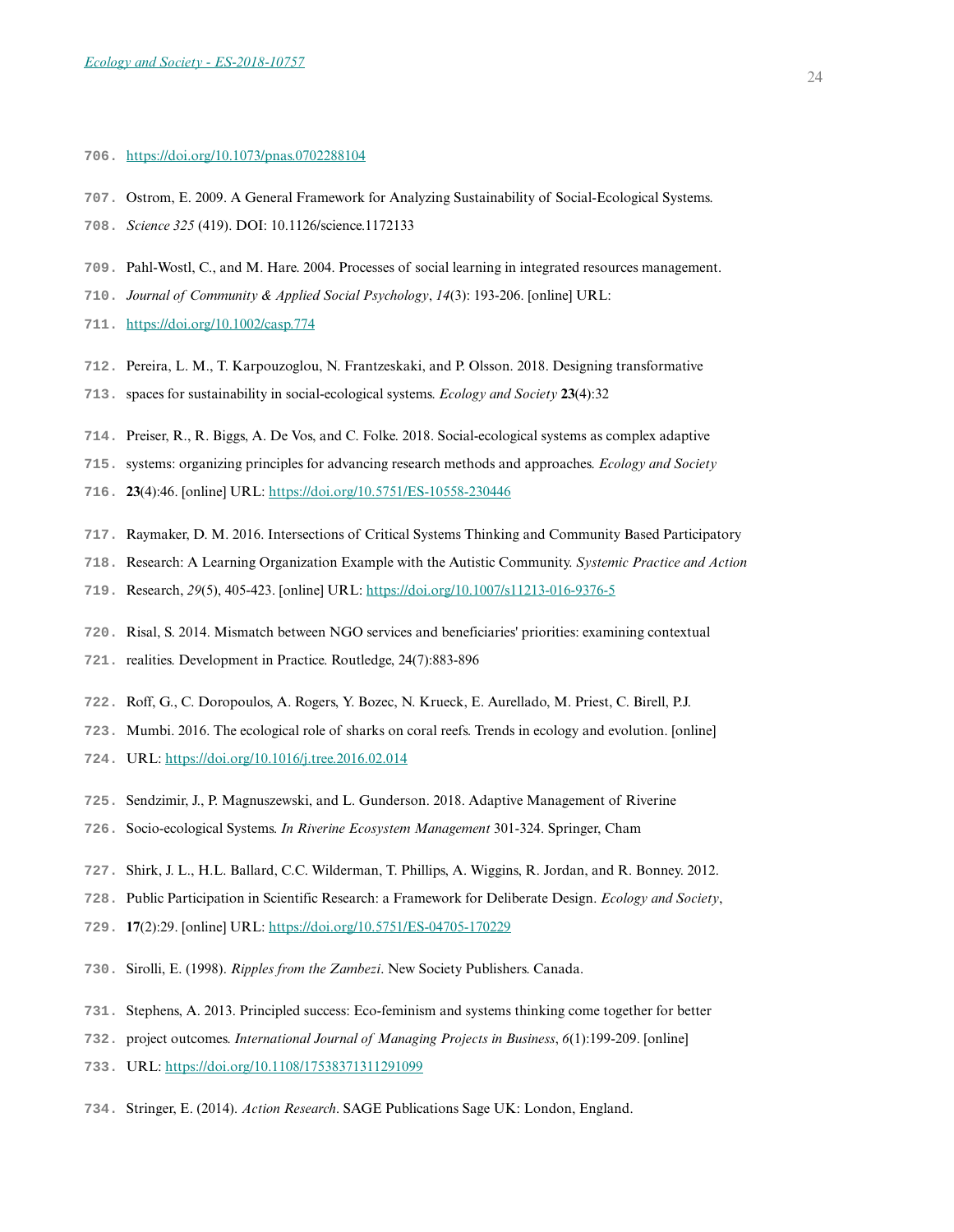- **735.** Trimble, M., and M. Lázaro. 2014. Evaluation Criteria for Participatory Research: Insights
- **736.** from Coastal Uruguay. *Environmental Management*, *54*(1):122-137. [online] URL:
- **737.** <https://doi.org/10.1007/s00267-014-0276-0>
- **738.** Ulrich, W. 1993. Some difficulties of ecological thinking, considered from a critical systems
- **739.** perspective: A plea for critical holism. *Systems Practice*, *6*(6):583-611. [online] URL:
- **740.** <https://doi.org/10.1007/BF01059480>
- **741.** Van Eeten, M. 1999. Dialogues of the deaf. Defining new agendas for environmental deadlocks. *Eburon*,
- **742.** Delft, The Netherlands
- **743.** Van Laerhoven, F., and K.P. Andersson. 2013. The virtue of conflict: an institutional approach to
- **744.** the study of conflict in community forest governance. *International Forestry Review, 15(1), 122-135.*
- **745.** [online] URL: <https://doi.org/10.1505/146554813805927219>
- **746.** Vervoort, J. M., L. Rutting, K. Kok, F. L. P. Hermans, T. Veldkamp, A. K. Bregt, and R. van
- **747.** Lammeren. 2012. Exploring Dimensions, Scales, and Cross-scale Dynamics from the Perspectives of
- **748.** Change Agents in Social-ecological Systems. *Ecology and Society*, **17**(4): 24. [online] URL:
- **749.** <https://doi.org/10.5751/ES-05098-170424>
- **750.** Watkins, C., J. Zavaleta, S. Wilson, and S. Francisco. 2018. Developing an interdisciplinary and
- **751.** cross-sectoral community of practice in the domain of forests and livelihoods. *Conservation Biology*,
- **752.** *32*(1): 60-71. [online] URL: <https://doi.org/10.1111/cobi.12982>
- **753.** Wilson, J. (2017). Paradoxical Utopia: The Millennium Villages Project in Theory and Practice.
- **754.** *Journal of Agrarian Change*, *17*(1): 122-143. [online] URL:<https://doi.org/10.1111/joac.12133>
- **755.** [1] By 'community' we mean all involved stakeholders of the issue under research.
- **756.** [2] In this paper, practitioner is referred to as the person executing the CARS approach.
- **757.** [3] Articles in the fishermen's agreement include: 1) To establish a fishermen's organization
- **758.** -starting its development in August 2016- aiming to be officially formed before the end of 2016. 2
- **759.** )To establish a closed season for Red Fish for 6 months for the entire Saba Bank from the 1st of
- **760.** April 2017 until the 30 st of September 2017, after which leaving room for reflection and adaptation
- **761.** of the seasoning system for the next years based on the results of the seasoning system of 2017. 3)
- **762.** To set a trap limit of 25 Red Fish traps from the 1st of October 2017 until the next agreed upon
- **763.** closed season. 4) To allow a maximum of 4 vertical longlines for Red Fish per fishing boat during
- **764.** closed season for Red Fish. 5) To not intentionally catch sharks and to throw unintentionally caught
- **765.** sharks back alive -when using traps, longlines and FADs and/or other methods- as they keep the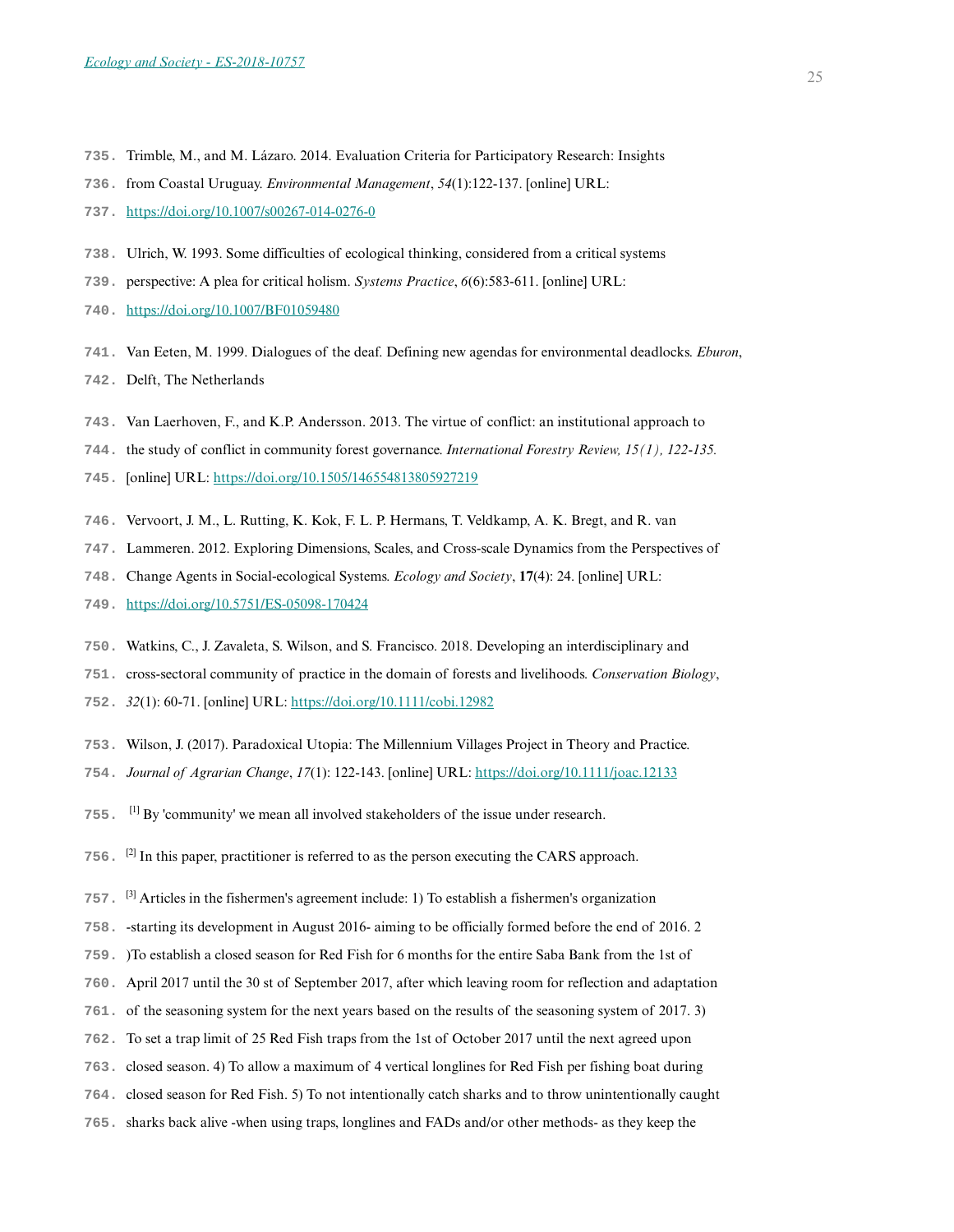- **766.** marine ecosystem healthy. 6) To use bigger mesh sizes: all fishermen will use 2 inch square mesh
- **767.** wire for at least the doors of the Red Fish traps. 7) To, in cooperation with the government and the
- **768.** coast guard, arrange patrolling for illegal fishing, meaning breaking the above mentioned rules, for
- **769.** foreign as well as local boats.
- **770.** [4] According to local divers, experts and literature, an increased redfish population contributes
- **771.** to a better living environment for sharks (NIWA 2016).
- **772.** [5] Team Frapper is an American organization experimenting with lionfish specific traps.
- **773.** [6] Proposed solutions range from goat elimination programs to planting bamboo trees and rezoning
- **774.** the Marine Park. More information about these proposed solutions can be provided upon request.
- **775.** [7] Sharks prey on redfish but not on lionfish. Reduced lionfish population allows coral to recover,
- **776.** providing a range of ecological benefits for sharks (e.g. Albins & Hixon 2013, Roff et al,
- **777.** 2016).
- **778.** [8] In addition, a section was dedicated to perspectives on a -to be established- fishermen's
- **779.** organization, to verify fishermen's preferences (not presented here).
- **780.** [9] According to respondents, longlines allow fishing for redfish in a different, deeper area where
- **781.** non-threatened redfish reside.
- **782.** [10] Bigger mesh sizes in traps allow smaller fish to escape, allowing them to spawn.
- **783.** [11] Exclusive Economic Zone, where the Saba Bank belongs to.